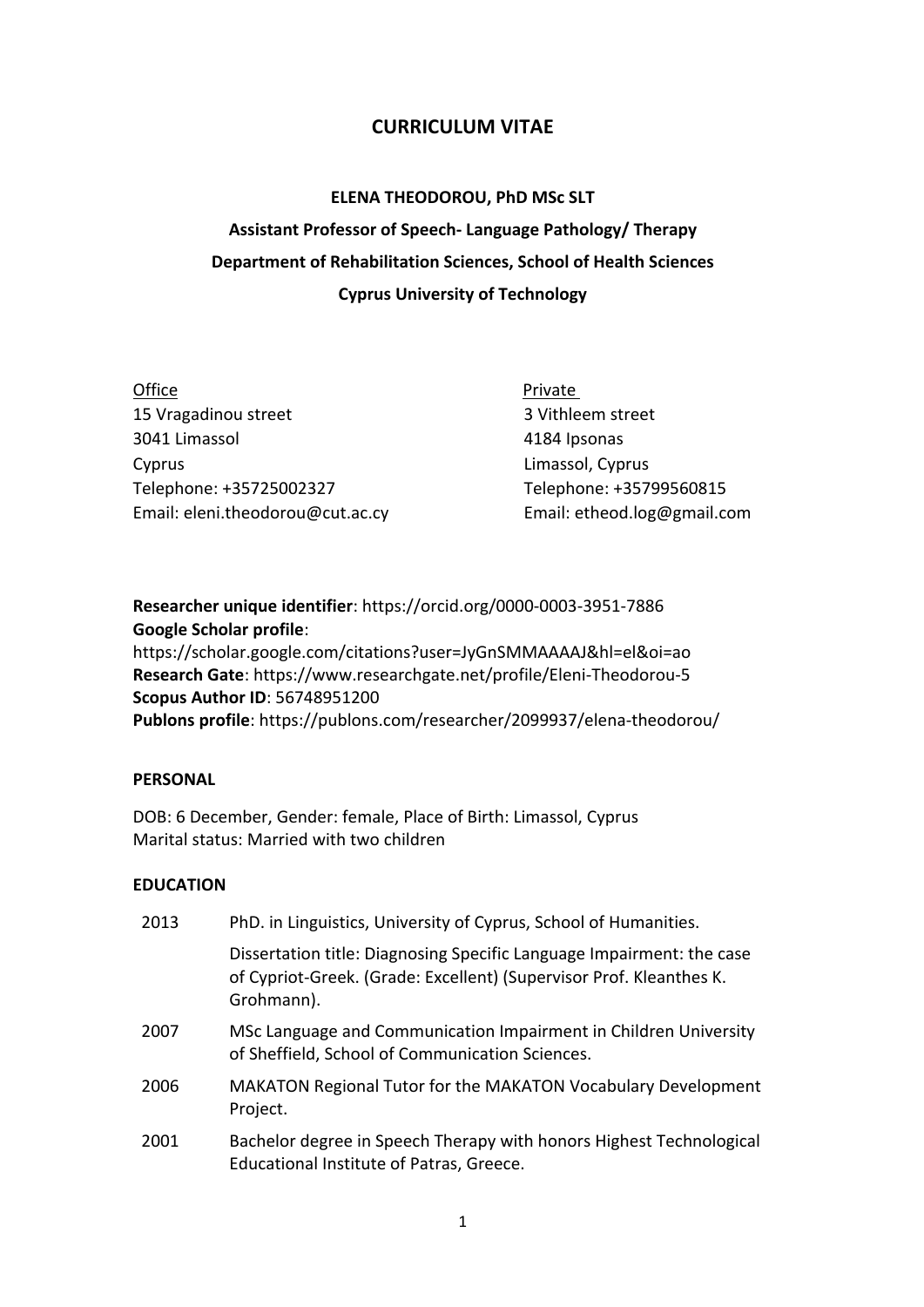1997 Saint Antonios Lyceum, Limassol (Cyprus): Distinction.

### **RESEARCH AREAS**

Developmental Language Disorder: assessment, diagnosis and intervention Speech therapy processes in school settings Augmentative and Alternative Communication Voice Disorders **RESEARCH GRANTS**

| 2017-2019 | <b>Principal investigator</b> of the project "Language and communication<br>impairments in children: Diagnostic and intervention issues" (Junior |
|-----------|--------------------------------------------------------------------------------------------------------------------------------------------------|
|           | Faculty Start-up Grant Cyprus University of Technology, 40,000                                                                                   |
|           | EURO, Duration: January 2017- December 2018)                                                                                                     |
| 2021      | ΔΙΔΑΚΤΩΡ Post-Doctoral Researchers Project.                                                                                                      |
|           | Linguistic Processing in Cypriot Greek children with Developmental                                                                               |
|           | Language Disorder. Cyprus University of Technology. Scientific                                                                                   |
|           | Coordinator: Elena Theodorou, Post Doctoral Researcher: Georgios                                                                                 |
|           | Georgiou (20,000 Euro, Duration: March 2021-December 2021)                                                                                       |
| 2021      | ΔΙΔΑΚΤΩΡ Post-Doctoral Researchers Project.                                                                                                      |
|           | XXXXXXX. Cyprus University of Technology. Scientifi Coordinator:                                                                                 |
|           | Kakia Petinou, Research Project Collaborator: Elena Theodorou,                                                                                   |
|           | Post Doctoral Researcher: Kyriaki Kyriakou (20,000 Euro, Duration:                                                                               |
|           | May 2021-December 2021)                                                                                                                          |

### **AWARDS AND DISTINCTIONS**

| 2018                                                             | Award for good service, Cyprus Ministry of Education and Culture |
|------------------------------------------------------------------|------------------------------------------------------------------|
| $\begin{array}{c} \n\bullet \bullet \bullet \bullet \end{array}$ |                                                                  |

- 2014 Prize for the best PhD thesis from the University of Cyprus
- 1997-2001 Greek State Scholarship Foundation (ΙΚΥ): full scholarship

## **RESEARCH EXPERIENCE**

- 2015-2018 Substitute management committee (Substitute MC) member in COST Action IS1406 'Enhancing Children's Oral Language Skills Across Europe and Beyond. A Collaboration Focusing on Interventions for Children with Difficulties Learning their First Language' (PI: Dr James Law, Duration: June 2015-2018)
- 2011-2013 Research assistant (RA) in the project 'Early Identification and Assessment of Preschool Children with Specific Language Impairment in Cyprus' (Industrial Applied Research Project funding from Cyprus Research Promotion Foundation awarded to Dr Kleanthes Grohmann, Duration: July 2011-September 2012)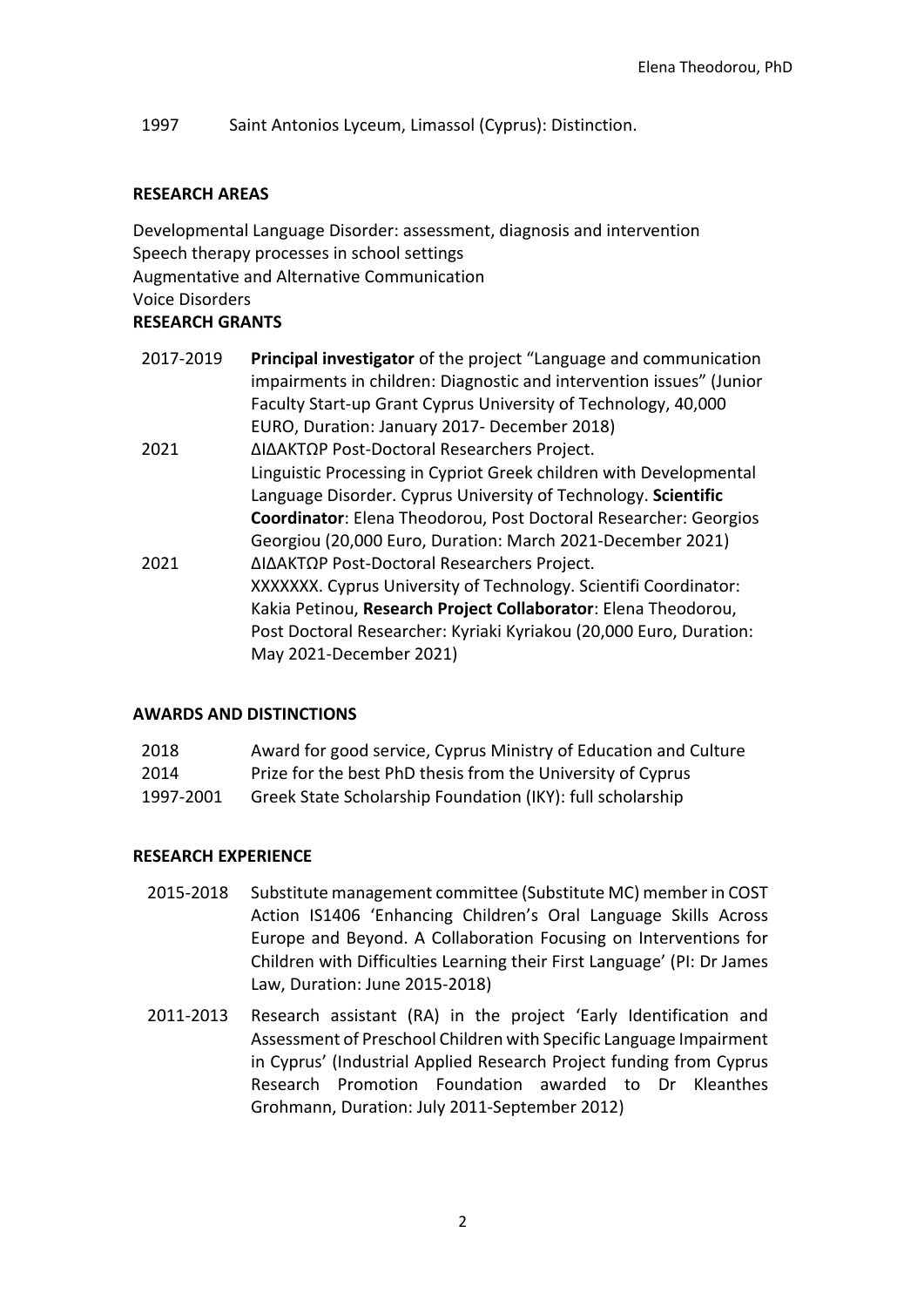- 2010-2013 Working member in COST Action ISO804 'Language Impairment in a Multilingual Society: Linguistic Patterns and the Road to Assessment' (PI: Dr Sharon Armon Lotem, Duration: June 2009-2013)
- 2010-2012 Research assistant in the project of Dr. Kleanthes Grohmann 'Generative Childhood-Holistic Investigations of Language Development (Gen-CHILD): Context Domain-Specific Socio-Syntax of First Language Acquisition in Cypriot Greek' (Project funding from Cyprus University awarded to Dr Kleanthes Grohmann, Duration: April 2010- March 2012)
- 2006-2007 Research assistant (collection and analysis of toddlers' speech) in the project 'Genetic and Linguistic Factors in the Prognosis of Children with Slow Language Development' (project funding from Cyprus Research Promotion Foundation awarded to Dr Kakia Petinou and Cyprus Institute of Neurology and Genetics, Duration: 2001-2005)
- 2001 Collection and analysis (using CSL) of toddlers' speech for my thesis during my studies in Speech Therapy. The project was about the development of voicing contrasts in stop sounds in Modern Greek and Cypriot Greek. Project coordinator Dr Areti Okalidou, Highest Technological Institute of Patras Greece

### **EMPLOYMENT**

| $2020 -$  | Cyprus University of Technology, Department of Rehabilitation<br>Sciences, Assistant Professor of Speech Therapy/ Speech Pathology |
|-----------|------------------------------------------------------------------------------------------------------------------------------------|
| 2016-2020 | Cyprus University of Technology, Department of Rehabilitation<br>Sciences, Lecturer of Speech Therapy/Speech Pathology             |
| 2003-2015 | Ministry of Education and Culture of Cyprus, Speech and Language<br>Therapist in pre-primary, primary schools and special schools. |
| 2014-2015 | Cyprus University of Technology, Department of rehabilitation<br>Sciences, Special Scientist                                       |
| 2013-2015 | Ministry of Education and Culture Cyprus, Special Education<br>Coordinator                                                         |
| 2013-2014 | European University Of Cyprus, Department of Speech Therapy,<br><b>Special Scientist</b>                                           |
| 2002-2003 | Ministry of Health of Cyprus, General Hospital of Limassol, Speech<br>Therapist                                                    |
|           |                                                                                                                                    |

#### **TEACHING EXPERIENCE**

Spring 2021 **SLT150 Phonological Development and Disorders** (in Greek) Cyprus University of Technology, Department of Rehabilitation Sciences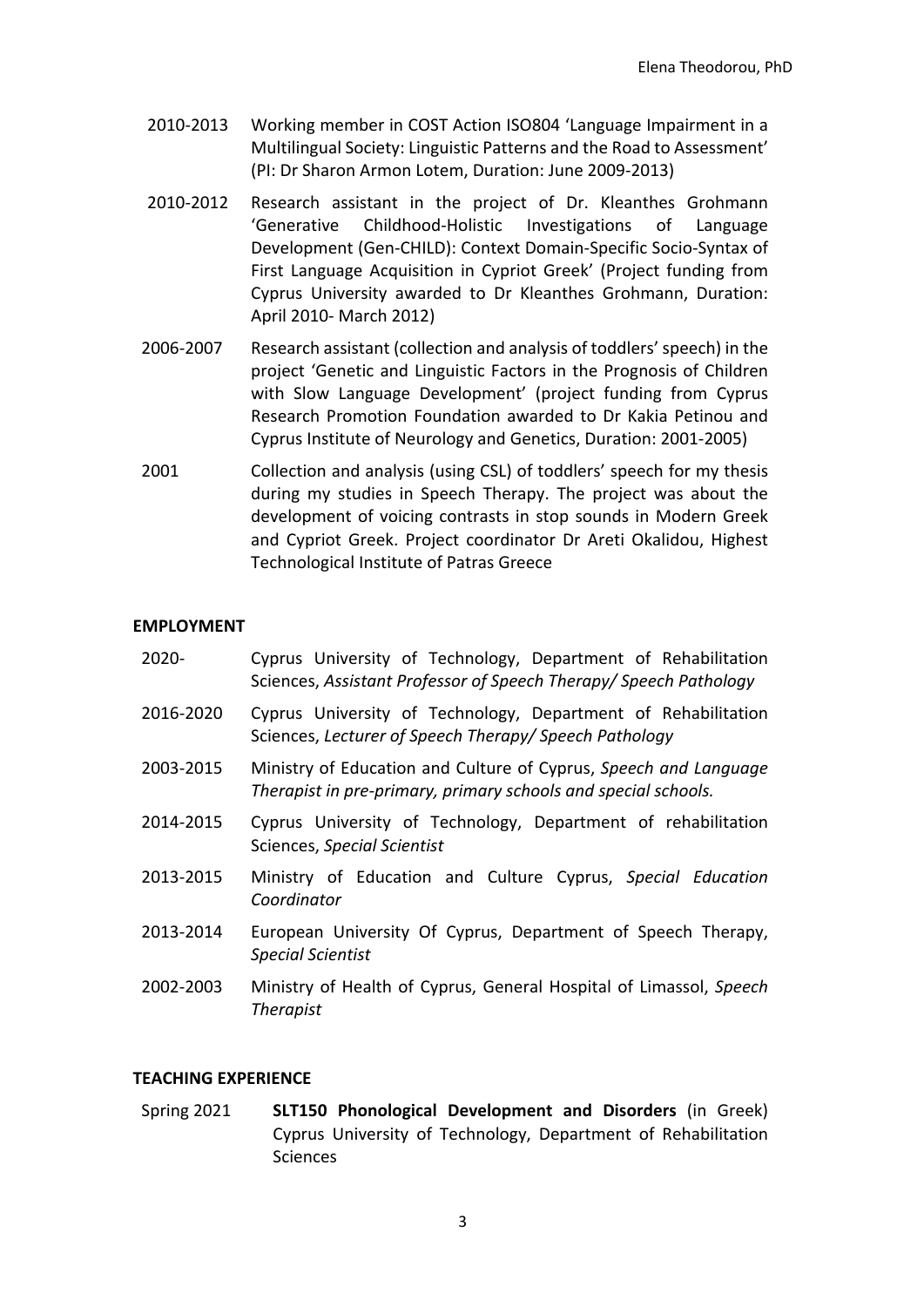**CSD 501 Recent Advancements in the Assessment of Developmental Language, Speech and Communication Disorders** (in Greek\_Master Level) Cyprus University of Technology, Department of Rehabilitation Sciences

Autumn 2020 **SLT250 Fluency Disorders, Stuttering** (in Greek) Cyprus University of Technology, Department of Rehabilitation Sciences

> **SLT220 Developmental Language Disorders** (in Greek) Cyprus University of Technology, Department of Rehabilitation Sciences

Spring 2020 **SLT160 Clinical Principles in Speech-Language Therapy** (in Greek) Cyprus University of Technology, Department of Rehabilitation Sciences

> **SLT275 Voice Disorders** (in Greek) Cyprus University of Technology, Department of Rehabilitation Sciences

Autumn 2019 **SLT250 Fluency Disorders, Stuttering** (in Greek) Cyprus University of Technology, Department of Rehabilitation Sciences

> **SLT220 Developmental Language Disorders** (in Greek) Cyprus University of Technology, Department of Rehabilitation Sciences

Spring 2019 **SLT160 Clinical Principles in Speech-Language Therapy** (in Greek) Cyprus University of Technology, Department of Rehabilitation **Sciences** 

> **SLT275 Voice Disorders** (in Greek) Cyprus University of Technology, Department of Rehabilitation Sciences

Autumn 2018 **SLT250 Fluency Disorders, Stuttering** (in Greek) Cyprus University of Technology, Department of Rehabilitation Sciences

> **SLT220 Developmental Language Disorders** (in Greek) Cyprus University of Technology, Department of Rehabilitation Sciences

Spring 2018 **SLT160 Clinical Principles in Speech-Language Therapy** (in Greek) Cyprus University of Technology, Department of Rehabilitation Sciences

> **SLT275 Voice Disorders** (in Greek) Cyprus University of Technology, Department of Rehabilitation Sciences

Autumn 2017 **SLT250 Fluency Disorders, Stuttering** (in Greek) Cyprus University of Technology, Department of Rehabilitation Sciences

> **SLT220 Developmental Language Disorders** (in Greek) Cyprus University of Technology, Department of Rehabilitation Sciences

Spring 2017 **SLT160 Clinical Principles in Speech-Language Therapy** (in Greek) Cyprus University of Technology, Department of Rehabilitation Sciences

> **SLT275 Voice Disorders** (in Greek) Cyprus University of Technology, Department of Rehabilitation Sciences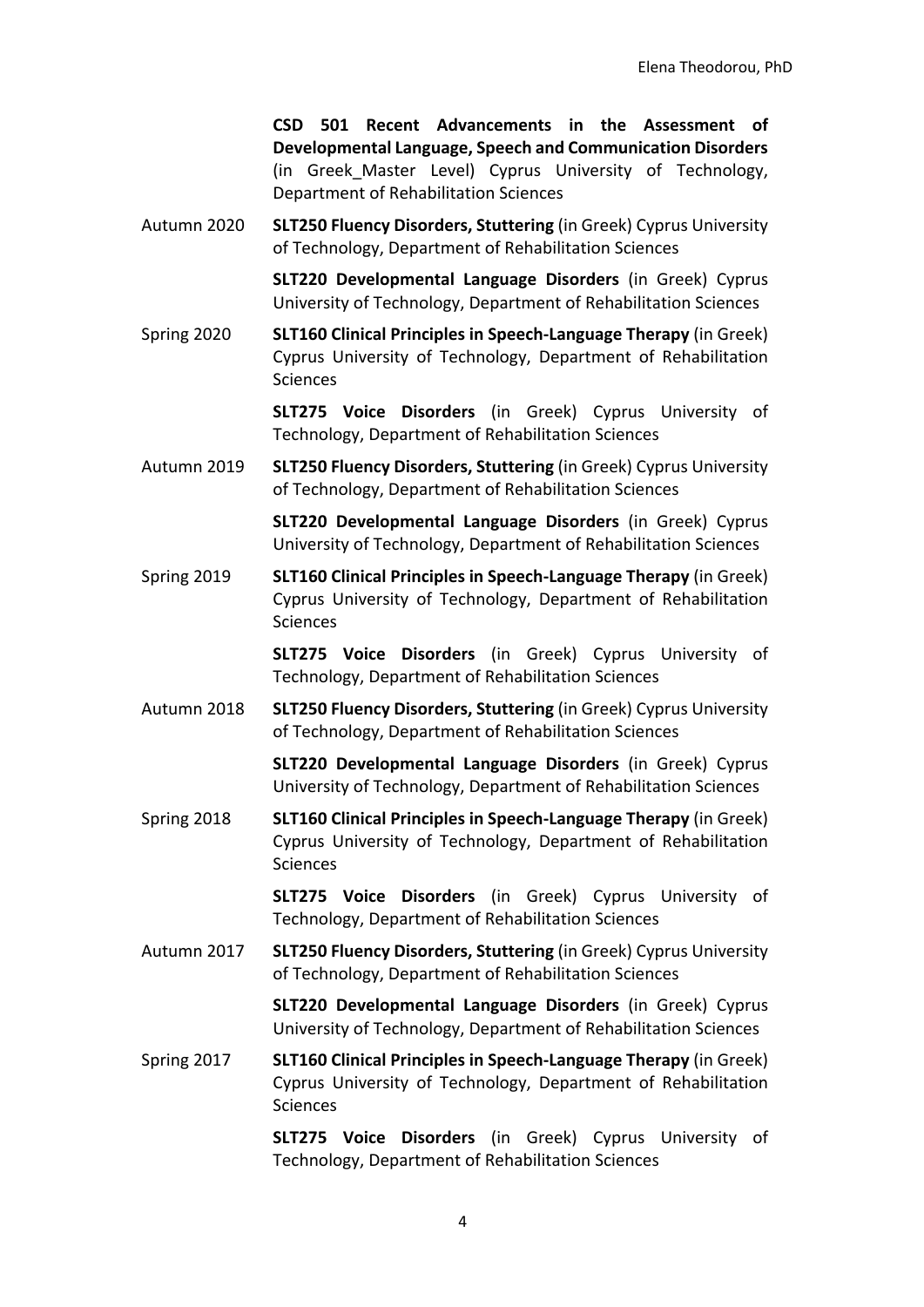Autumn 2016 **SLT250 Fluency Disorders, Stuttering** (in Greek) Cyprus University of Technology, Department of Rehabilitation Sciences

> **SLT220 Developmental Language Disorders** (in Greek) Cyprus University of Technology, Department of Rehabilitation Sciences

Spring 2016 **SLT160 Clinical Principles in Speech-Language Therapy** (in Greek) Cyprus University of Technology, Department of Rehabilitation Sciences

> **SLT275 Voice Disorders** (in Greek) Cyprus University of Technology, Department of Rehabilitation Sciences

- Autumn 2015 **SLT250 Fluency Disorders, Stuttering** (in Greek) Cyprus University of Technology, Department of Rehabilitation Sciences
- Autumn 2014 **SLT250 Fluency Disorders, Stuttering** (in Greek) Cyprus University of Technology, Department of Rehabilitation Sciences
- Spring 2014 **LOG 240 Language disorders in children** (in Greek) European University of Cyprus, School of Humanities, Department of Speech Therapy (LOG)
- Autumn 2013 **LOG 250 Phonological development and phonological disorders**  (in Greek) European University of Cyprus, School of Humanities, Department of Speech Therapy (LOG)

## **CLINICAL WORK**

| $1/2016-$      | Clinical Supervisor, Rehabilitation Clinic, Cyprus University of<br>Technology                                                                         |
|----------------|--------------------------------------------------------------------------------------------------------------------------------------------------------|
| 9/2005-12/2015 | Speech and Language Therapist in pre-primary and primary<br>schools and special schools, Education System, Cyprus Ministry<br>of Education and Culture |
| 9/2003-8/2005  | Speech and Language Therapist in Theotokos Foundation (Early<br>Intervention Program), Cyprus Ministry of Education and Culture                        |
| 6/2002-8/2003  | Speech and Language Therapist in Limassol's General Hospital,<br><b>Cyprus Ministry of Health</b>                                                      |
| 3/2001-8/2001  | Practical/clinical experience during my studies in Archiebishop<br><b>Makarios Hospital</b>                                                            |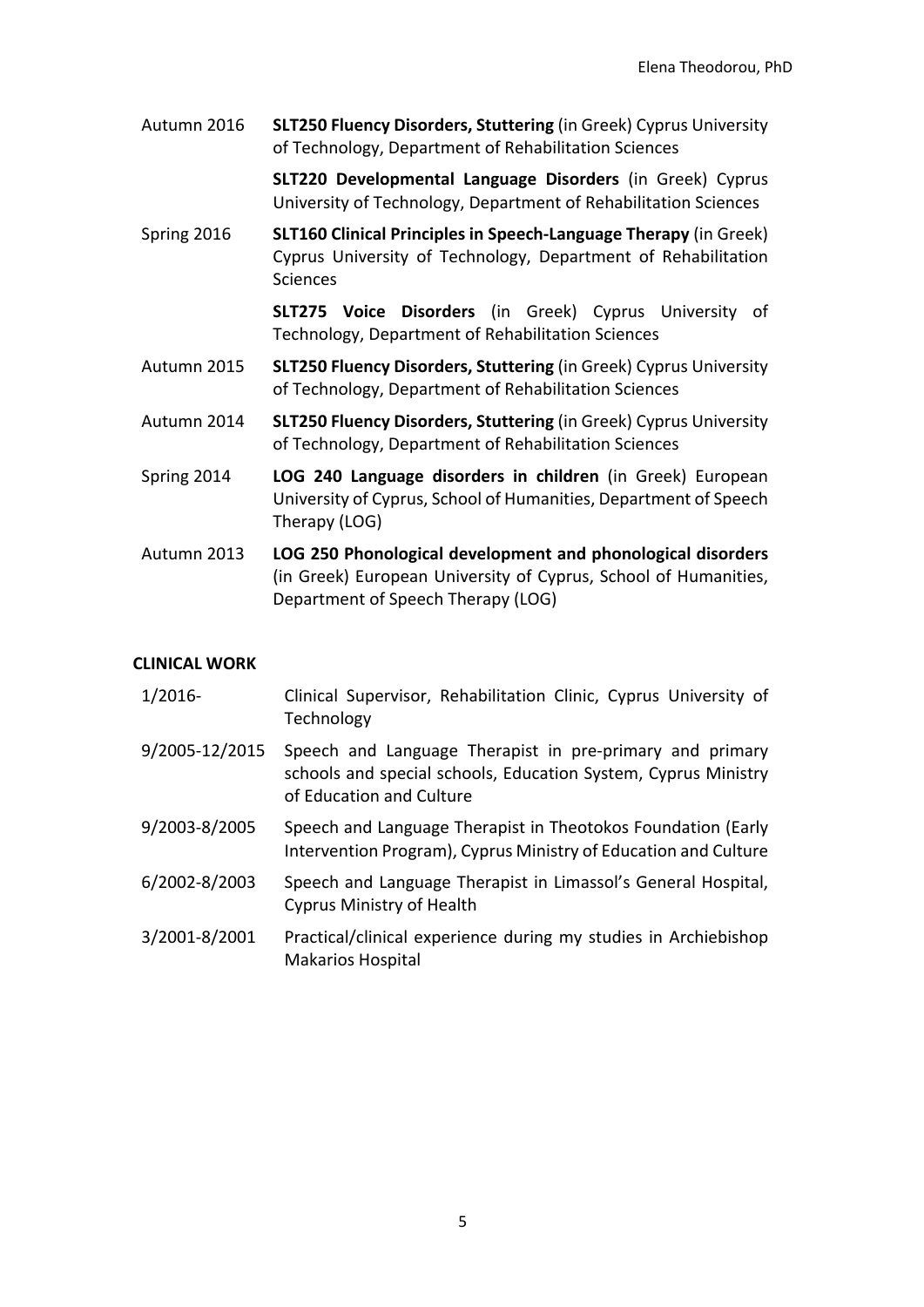# **LIST OF PUBLICATIONS**

## **Journal articles (Peer reviewed)**

- 1. Binos Paris, **Theodorou Elena,** Elriz Thekla & Konstantopoulos Kostas (under review). Effectiveness of Aural-Oral (AO) approach based on volubility of a young bilateral cochlear implant recipient. *Cochlear Implants International.*
- 2. **Theodorou Elena,** Maria Kambanarou & Kakia Petinou (under review). Developmental Language Disorder in Cyprus: mapping speech and language service provision. *Journal of monolingual and bilingual speech*
- 3. Petinou, Kakia, Loukia Taxitari, Ioannis Phinikettos & **Elena Theodorou** (2021). Dynamic Linguistic Interconnectedness and Variability in Toddlers. *Journal of Psycholinguistics,* 1-18. https://doi.org/10.1007/s10936-020-09747-y
- 4. Giannikas, Christina, Maria Kambanaros & **Elena Theodorou** (2020). English foreign language teachers' awareness of childhood language impairment. *Clinical Linguistics & Phonetics*, 1-17.
- 5. **Theodorou, Elena** & Eliada Pampoulou (2020). Investigating the assessment procedures for children with Complex Communication Needs. Communication Disorders Quarterly. https://doi.org/10.1177/1525740120960643
- 6. Kyriakou, Kyriaki, **Elena Theodorou,** Kakia Petinou & Ioannis Phinikettos (2020). Risk Factors for Voice Disorders in Kindergarten and Elementary Public School Teachers in Cyprus. *Journal of Preventive Medicine and Hygiene.* 61(2), 221–240.
- 7. Petinou, Kakia & **Elena Theodorou**. (2019). Promoting speech intelligibility through phonologically dense targets. *Clinical Linguistics and Phonetics*, 4, 1-13. doi: 10.1080/02699206.2019.1597168
- 8. **Theodorou, Elena**, Eliada Pampoulou & Nikoleta Sampson. (2018). An exploration of the AAC assessment procedures followed by speech and language therapists in Cyprus. *Communication Matters*, 32(3), 25-27.
- 9. Pampoulou, Eliada, **Elena Theodorou** & Kakia Petinou. (2018). Augmentative and Alternative Communication in Cyprus: Preliminary Survey. *Journal of Child Language Teaching and Therapy,* 34(1), 5-21.
- 10. **Theodorou, Elena**, Maria Kambanaros & Kleanthes Grohmann. (2017). Sentence Repetition as a Tool for Screening Morphosyntactic Abilities of Bilectal Children with SLI. *Front. Psychol* 8:2104, doi: 10.3389/fpsyg.2017.02104.
- 11. **Thedorou, Elena**, Maria Kambanaros & Kleanthes Grohmann. (2016). Diagnosing bilectal children with SLI: Determination of identification accuracy*. Clinical Linguistics and Phonetics,* 30(12), 925-943.
- 12. Petinou, Kakia & **Elena Theodorou**. (2016). Early phonetic development in typically developing children: A longitudinal investigation from Cypriot-Greek child data. *Clinical Linguistics and Phonetics*, 30(1), 12-28.
- 13. Varlokosta, Spyridoula, Adriana Belletti, João Costa, Naama Friedmann, Anna Gavarró, Kleanthes Grohmann, Teresa Guasti, Maria Tuller, Laurice Andjelkovic, Darinka Argemí, Núria Avram, Larisa, Berends Sanne, Valentina Brunetto, Hélène Delage, Segurola Ezeizabarrena, María-José, Fattal, Iris, Haman, Ewa, van Hout Angeliek, van der Lely Heather, Maria Lobo, Jensen de López Kristine M., Katsos Napoleon, Lana Kologranic, Krstić Nadezda, Kuvac Kraljevic Jelena, Aneta Miękisz, Michaela Nerantzini, Clara Queraltó, Zeljana Radic, Sílvia Ruiz, Uli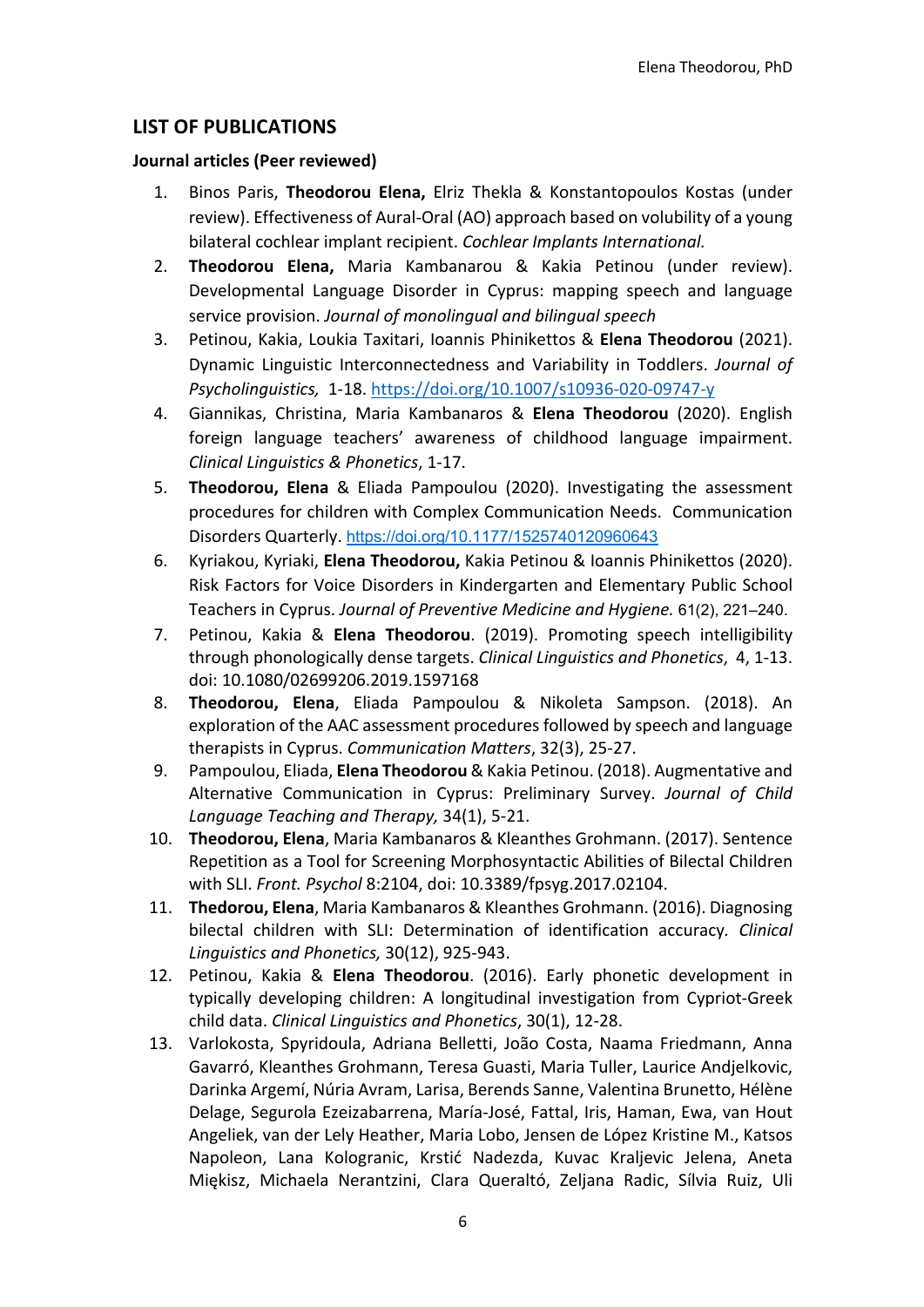Sauerland, Anca Sevcenco, Magdalena Smoczyńska, **Elena Theodorou**, Veenstra,Alma, John Weston, Maya Yachini, Kazuko Yatsushiro. (2015). A Cross Linguistic Study of the Acquisition of Clitic and Pronoun Production. *Language Acquisition*, 1-35.

- 14. **Theodorou, Elena** & Kleanthes Grohmann. (2015). Object clitics in Cypriot Greek children with SLI. *Lingua*, 161, 144-158.
- 15. **Theodorou, Elena**, Maria Kambanaros & Kleanthes Grohmann. (2013). Specific Language Impairment: Diagnostic Issues*. Language Variation*, 13(2), 217-236.
- 16. **Theodorou, Elena** & Kleanthes Grohmann. (2013). The acquisition of relative clauses in Cypriot Greek: Production and comprehension. *Diacrítica*, 26.1, 271- 300.
- 17. Kambanaros, Maria, Kleanthes Grohmann, Michalis Michaelidis & **Elena Theodorou**. (2013). Comparing multilingual children with SLI to their bilectal peers: Evidence from object and action picture naming*. International Journal of Multilingualism*, 10(1), 60-81.
- 18. Kambanaros, Maria, Kleanthes Grohmann, Michalis Michaelidis & **Elena Theodorou**. (2013). On the nature of verb–noun dissociations in bilectal SLI: A psycholinguistic perspective from Greek. *Bilingualism: Language and Cognition*. First View, 1-20, DOI: http://dx.doi.org/10.1017/S1366728913000035.
- 19. Okalidou, Areti, Kakia Petinou, **Elena Theodorou** & Elena Karasimou. (2012). Development of voice onset time in standard-Greek and Cypriot-Greekspeaking preschoolers*. Clinical Linguistics and Phonetics*, 24 (7), 503-519.

## **Conference volumes (Peer reviewed)**

- 1. Athanatou Maria & **Elena Theodorou**. (2020). Complex syntax intervention for a child with Developmental Language Disorder. In A. Botinis (ed), *Proceedings of 11th International Conference of Experimental Linguistics.* Athens.
- 2. Konstanta Maria, **Elena Theodorou** & Eliada Pampoulou. (In press). Intensive language intervention for a child with Developmental Language Disorder and Literacy Difficulties. Proceedings of 15th Pancyprian Conference of Cyprus Pedagogical Association. Nicosia, Cyprus. (in Greek)
- 3. **Theodorou, Elena**, Kakia Petinou & Maria Kambanarou. (In press). Service provision for children with Developmental Language Disorder in Cyprus. Proceedings of 15th Pancyprian Conference of Cyprus Pedagogical Association. Nicosia, Cyprus. (in Greek)
- 4. **Theodorou, Elena**, Eliada Pampoulou & Kakia Petinou. (In press). Provision of Augmentative and Alternative Communication services to people with disabilities. *Proceedings of 14th Pancyprian Conference of Cyprus Pedagogical Association*. Nicosia, Cyprus. (in Press)
- 5. **Theodorou, Elena**, Maria Kambanaros & Kleanthes Grohmann. (2017). Measuring working memory in SLI using sentence repetition. In E. Agathopoulou, T. Danavassi & L.Efstathiadi (eds), *Selected papers on Theoretical and Applied Linguistics from ISTAL 2015 (International Symposium on Theoretical and Applied Linguistics, 24-26 April 2015)* Thessaloniki: School of English, Aristotle University of Thessaloniki, (pages). Available: http://ejournals.lib.auth.gr/thal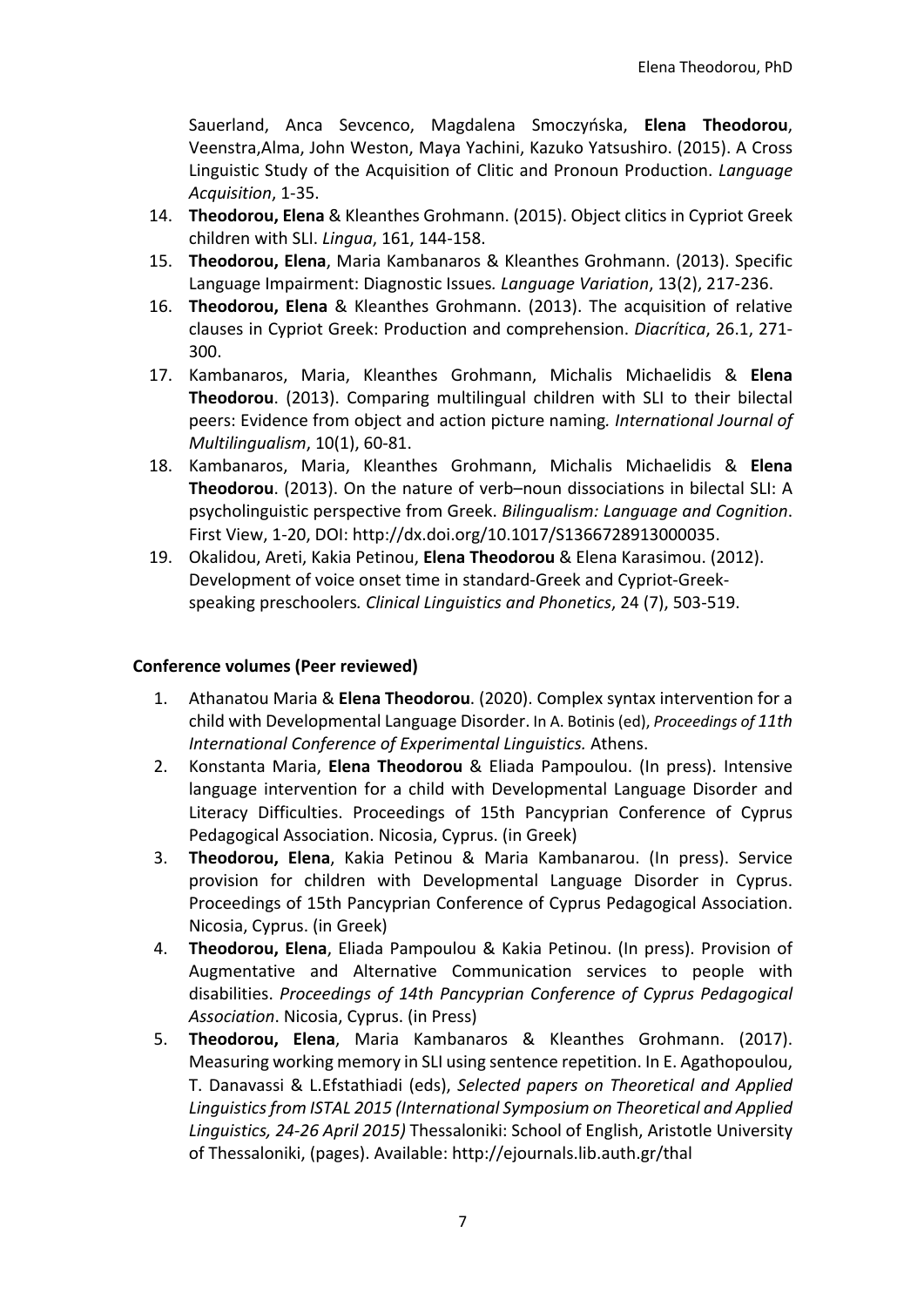- 6. Kambanaros, Maria, Loukia Taxitari, **Elena Theodorou** & Kleanthes Grohmann. (2016). Structural Language Deficits in a Child with DiGeorge Syndrome: Evidence from Greek. In Elena Babatsouli & David Ingram (eds.), *Proceedings of the International Symposium on Monolingual and Bilingual Speech.* 2015, 112-124.
- 7. Kambanaros, Maria, Loukia Taxitari, **Elena Theodorou** & Kleanthes Grohmann. (2015). Structural language deficits in a child with DiGeorge Syndrome: Evidence from Greek. In Elena Babatsouli & David Ingram (eds.), *Proceedings of the International Symposium on Monolingual and Bilingual Speech* 2015, 112– 124. [http://ismbs.eu/publications]
- 8. Grohmann, Kleanthes, Maria Kambanaros, **Elena Theodorou** & Michalis Michaelides. (2014). Can vocabulary size predict narrative abilities in children with SLI. In Nikolaos Lavidas, Areti Sougari, Thomaï Alexiou, Vicky Papachristou & Eirini Kelmali (eds.), *Selected Papers from the 20th International Symposium on Theoretical and Applied Linguistics* — Thessaloniki. Thessaloniki: Monochromia, 1–3 April 2011.
- 9. **Theodorou, Elena**, Maria Kambanaros & Kleanthis Grohmann. (2013). Issues in the diagnosis of SLI in Cypriot Greek bilingual children. In Mark Jansen, Brian D. Joseph, Angela rally & Mettin Bagiacik (eds), *Proceedings of the 5th International Conference on Modern Greek Dialects and Linguistic Theory*. Patra, 463-474.
- 10. **Theodorou, Elena**. (2012). Narratives in Cypriot Greek children with SLI. In Kleanthes K. Grohmann, Elena Shelkovaya & Dionysios Zoumbalides (eds.), *Linguists of Tomorrow: Selected Papers from the 1st Cyprus Postgraduate Conference in Theoretical and Applied Linguistics.* Newcastle-upon-Tyne: Cambridge Scholars Publishing, 205-231.
- 11. Kambanaros, Maria, Kleanthes Grohmann & **Elena Theodorou**. (2010). Action and object naming in mono- and bilingual children with Specific Language Impairment. Proceedings of ISCA Tutorial and Research Workshop on Experimental Linguistics  $2010 - 25-27$  August 2010, Athens, Greece. Athens: ISCA and the University of Athens, 73-76.
- 12. **Theodorou, Elena** & Kleanthes Grohmann. (2010). Narratives in Cypriot Greek mono- and bilingual children with SLI. *Proceedings of ISCA Tutorial and Research Workshop on Experimental Linguistics 2010* — 25–27 August 2010, Athens, Greece. Athens: ISCA and the University of Athens, 185–188.

## **Book Chapters**

- 1. **Theodorou, Elena**, Kakia Petinou & Maria Kambanaros. (2019). National vignette: Cyprus vignette. In James Law, Carol-Anne Murphy, Cristina McKean, Elín Þöll Þórðardóttir (eds), Managing Children with Developmental Language Disorder: Theory and Practice Across Europe and Beyond. England: Routledge, 179-188.
- 2. Kambanaros, Maria, **Elena Theodorou** & Kleanthes Grohmann. (2015). A case study on lexical and morphosyntactic skills in multilingual autism. In Hélène Delage & Stéphanie Durrlemann (eds.), *Langage et cognition dans l'autisme chez l'enfant*. Paris: Editions De Boeck-Solal, 71–74.
- 3. **Theodorou, Elena** & Kleanthes Grohmann. (2015). Object clitic placement for the diagnosis of SLI in Cypriot Greek. In Cornelia Hamann & Esther Ruigendijk (eds.),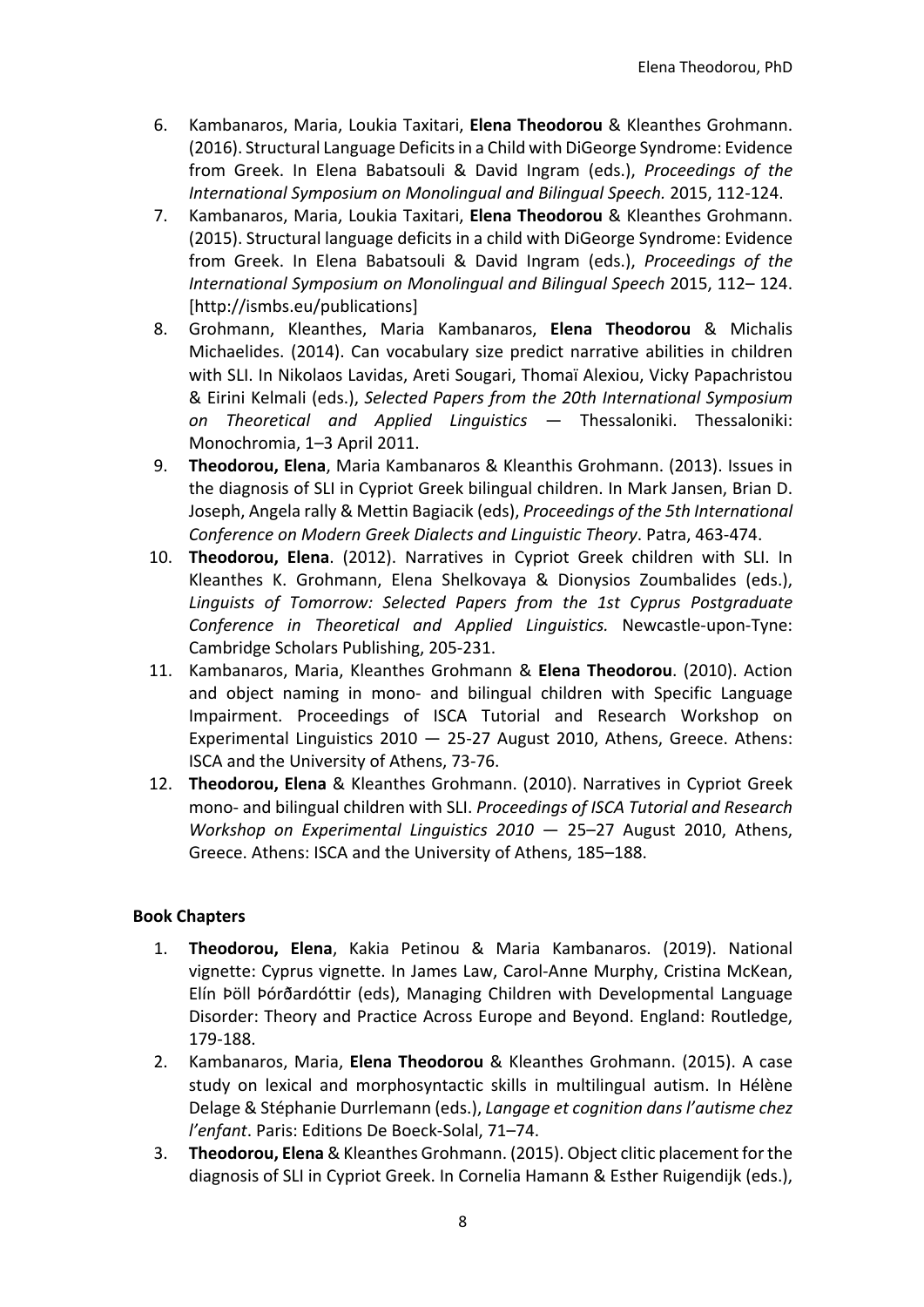*Language Acquisition and Development* (GALA *2013)*[working title]. Newcastleupon Tyne: Cambridge Scholars Publishing, 218–231.

- 4. Grohmann, Kleanthes, **Elena Theodorou** & Antri Kanikli. (2013). Relative clauses acquisition in Cypriot-Greek: comprehension and production. In Stavroula Stavrakaki, Polyxeni Konstantinopoulou & Marina Lalioti (eds.), *Advances in Language Acquisition*. Newcastle-upon-Tyne: Cambridge Scholars Publishing, 90- 99.
- 5. Grohmann, Kleanthes, **Elena Theodorou**, Natalia Pavlou, Evelina Leivada, Elena Papadopoulou & Silvia Martinez-Ferreiro. (2012). The development of object clitic placement in Cypriot Greek and the Romance connection. In Sandrine Ferre, Philippe Prevost, Laurie Tuller & Rasha Zebib (eds.), *The Romance Turn*. Newcastle-upon-Tyne: Cambridge Scholars Publishing.
- 6. Grohmann, Kleanthes, **Elena Theodorou**, Natalia Pavlou, Evelina Leivada, Elena Papadopoulou & Silvia Martinez-Ferreiro. (2012). The development of object clitic placement in Cypriot Greek and the Romance connection. In Sandrine Ferre, Philippe Prevost, Laurie Tuller & Rasha Zebib (eds.), *Selected Proceedings of the Romance Turn IV Workshop on the Acquisition of Romance Languages*. Newcastle-upon-Tyne: Cambridge Scholars Publishing, 128-152.

# **LIST OF PRESENTATIONS**

### **Oral Presentations (Peer reviewed Conferences)**

### 2021

- 1. Katsiari Olga & Elena Theodorou. Describing the speech and language service provision forchildren with Language Disorder in Cyprus: Thematic analysis. The 1st International Developmental Language Disorder Research Conference 2021. The DLD Project, 20-22 September (Virtual)
- 2. Georgiou Georgios & Elena Theodorou. A Scoping Review of Language Comprehension Patterns in Non-English Speaking Children with Developmental Language Disorders. The 1st International Developmental Language Disorder Research Conference 2021. The DLD Project.20-22 September (Virtual)
- 3. Pampoulou Eliada & Elena Theodorou. Investigation of the AAC assessment process in school settings. Communication Matters Conference 2021, 13 - 17 September, University of Leeds (Virtual)
- 4. Athanatou, Maria & Elena Theodorou. Complex syntax intervention for a child with Developmental Language Disorder. Conference on Language Acquisition in Romance Languages, 16-18 June 2021
- 5. Alonefti, Elena, Elena Theodorou & Ioannis Vogindroukas. Investigating the use of MAKATON symbols to enhance children's with developmental disorders reading comprehension. 1st International Conference on Speech Therapy, Panhellenic Association of Logopedics, Thessaloniki, Greece (May)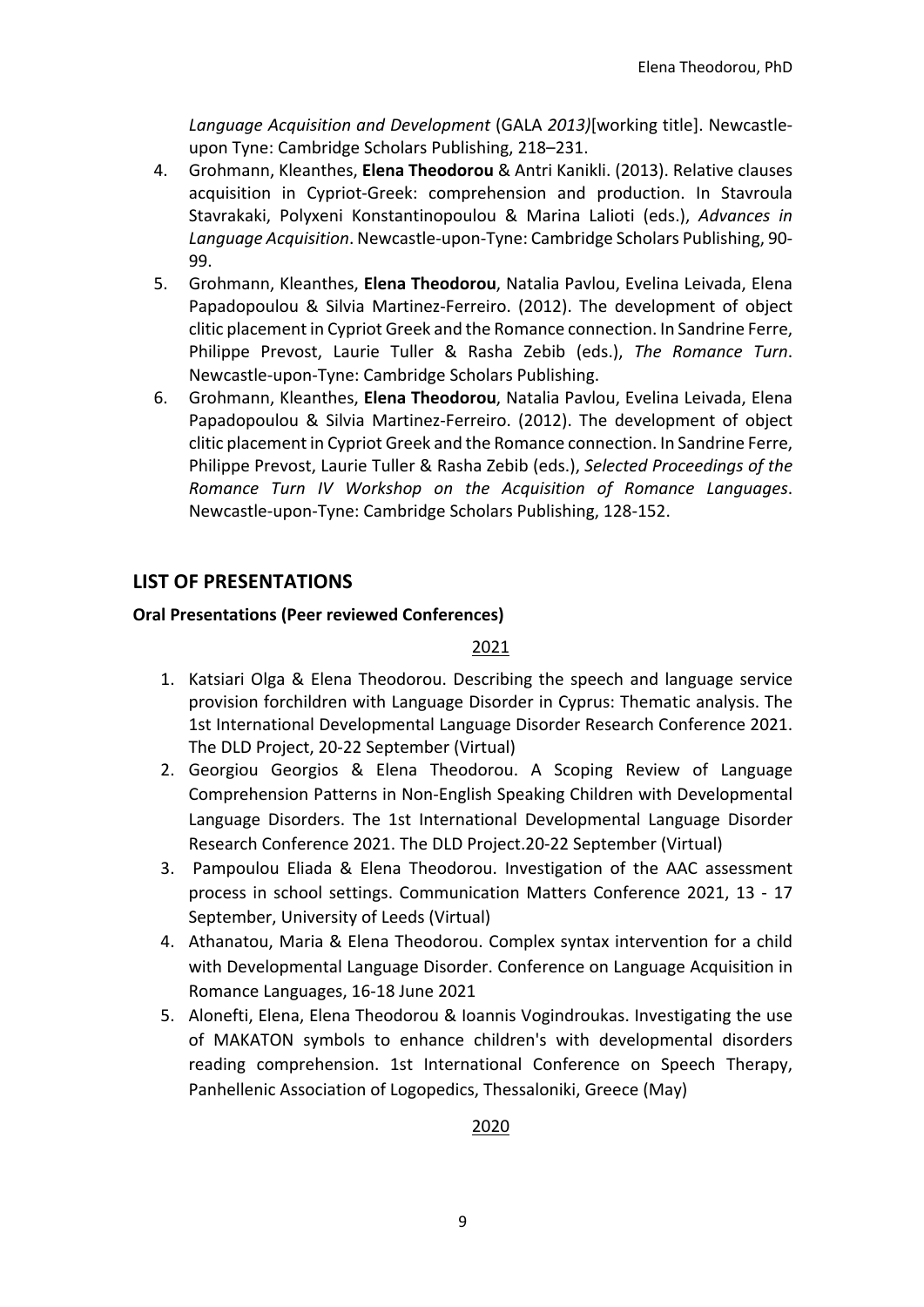- 1. Athanatou, Maria & **Elena Theodorou**. Complex syntax intervention for a child with Developmental Language Disorder. 11<sup>th</sup> International Conference on Experimental Linguistics, Athens, Greece. (October)
- 2. Athanatou, Maria & **Elena Theodorou**. Complex syntax intervention for a child with Developmental Language Disorder. The Romance Turn, Ibiza, Spain. (June)\_Postponed
- 3. Alonefti, Elena & **Elena Theodorou**. Investigating the use of MAKATON symbols to enhance children's with developmental disorders reading comprehension.  $1<sup>st</sup>$ International Conference on Speech Therapy, Panhellenic Association of Logopedics, Thessaloniki, Greece (May)\_Postponed

## 2019

- 4. **Theodorou, Elena** & Eliada Pampoulou. *Investigating the AAC assessment procedures followed by speech and language therapists in Cyprus*. 2nd International Scientific Conference on Speech Therapy, Patra, Greece. (November)
- 5. **Theodorou, Elena** & Athanasia Lambrou*. Lexical diversity of children with DLD: Evidence form narratives.* 2nd International Scientific Conference on Speech Therapy, Patra, Greece. (November)
- 6. Petinou, Kakia & **Elena Theodorou**. *Targeting speech intelligibility in Greekspeaking preschoolers through phonologically dense speech stimuli.*  International Symposium on Monolingual and Bilingual Speech 2019, Chania, Crete. (August)

### 2018

- 7. Petinou, Kakia & **Elena Theodorou**. *The implementation of phonologically dense word stimuli in intensive phonological intervention*. 17th International Clinical Phonetics and Linguistics Association Conference, Malta. (October)
- 8. **Theodorou, Elena**, Kakia Petinou & Maria Kambanaros. Service provision for children with DLD in Cyprus. *15th Pancyprian Conference of Cyprus Pedagogical Association*. Cyprus University of Cyprus, Nicosia. (in Greek) (October)
- 9. Constanta, Maria, **Elena Theodorou** & Eliada Pampoulou. Intensive language intervention for a child with Developmental Language Disorder and Literacy Difficulties*. 15th Pancyprian Conference of Cyprus Pedagogical Association.* Cyprus University of Cyprus, Nicosia. (in Greek) (October)
- 10. **Theodorou, Elena**, Eliada Pampoulou & Nikoleta Sampson. An exploration of the AAC assessment procedures followed by speech and language therapists in Cyprus. 10th European Congress of Speech and Language Therapy, Estoril, Portugal. (May)

## 2017

- 11. **Theodorou, Elena** & Maria Constanta. Linguistic dysfluencies in storyretellings of bilectal Cypriot Greek children with Language Impairment. Conference on Interdisciplinary Approaches to Linguisitc Theory 1, Rethymno, Crete. (October)
- 12. **Theodorou, Elena**, Kleanthes Grohmann & Maria Kambanaros. Syntax in the narratives of Greek Cypriot children with (S)LI. Experimental Psycholinguistics Conferences, Menorca, Spain. (June)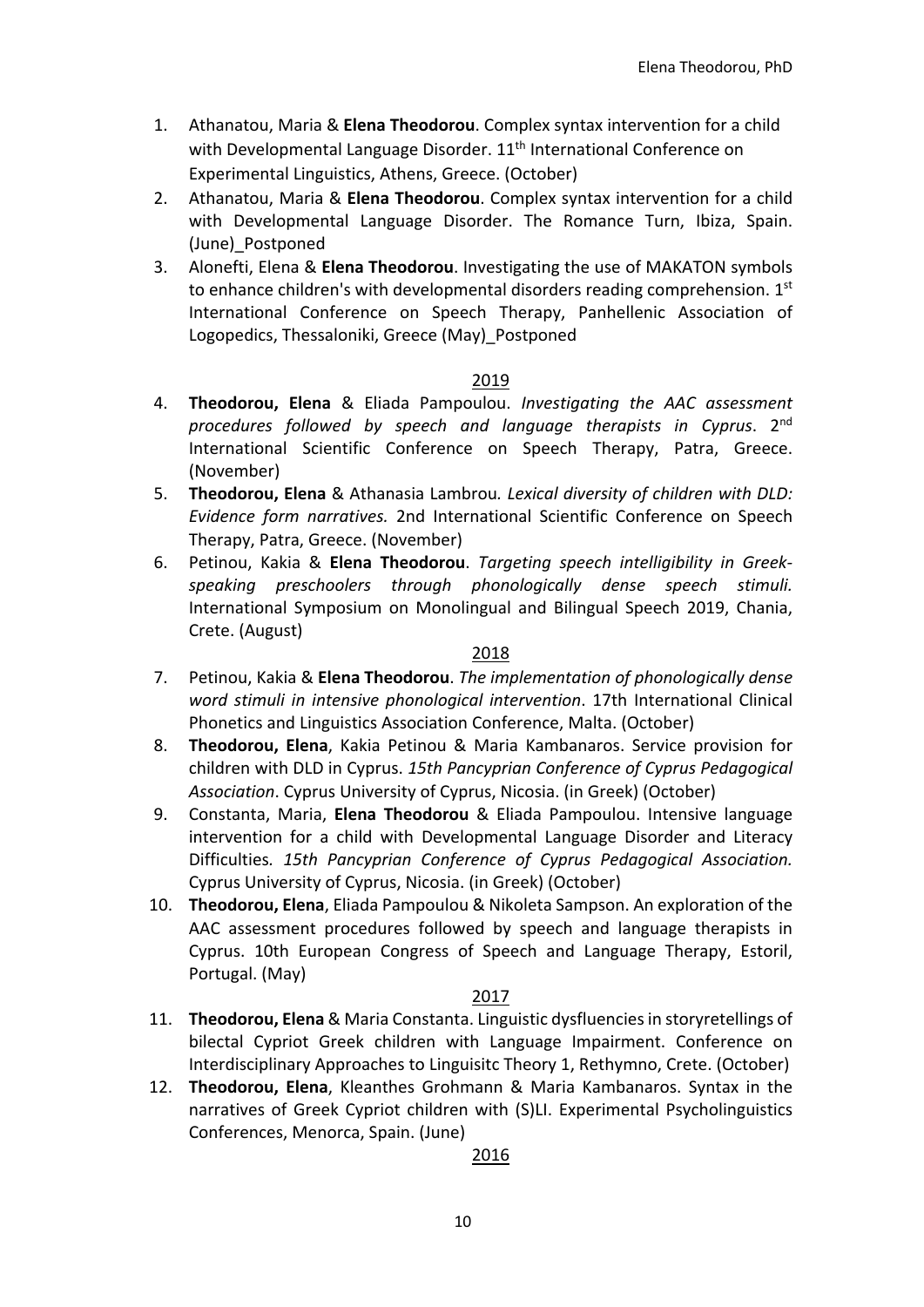- 13. **Theodorou, Elena**, Maria Kambanaros & Kleanthes Grohmann. Evaluation of morphosyntactic abilities of Greek Cypriot children using a sentence repetition task. *30th Conference of International Association of Logopedics and Phoniatrics*. City West hotel conference and events, Saggart Co Dublin, Ireland. (August)
- 14. Kambanaros, Maria, Loukia Taxitari, **Elena Theodorou** & Kleanthes Grohmann. When nonverbal IQ and vocabulary remain the same over time but morphosyntactic abilities improve: evidence from DiGeorge Syndrome. 30th Conference of International Association of Logopedics and Phoniatrics. City West hotel conference and events, Saggart Co Dublin, Ireland. (August)
- 15. **Theodorou, Elena** & Kleanthes Grohmann. Examining the syntactic abilities of Greek Cypriot children with (S)LI using narratives. *Language Disorders in Greek 6*. Technological Institute of Patras, Patra, Greece. (May)

#### 2015

- 16. **Theodorou, Elena**, Maria Kambanaros & Kleanthes Grohmann. Sentence repetition as a tool of SLI identification: the case of Cypriot Greek. European CPLOL Congress: Open the doors to communication. Palazzo Degli Affari, Florence, Italy. (May)
- 17. **Theodorou, Elena**, Maria Kambanaros & Kleanthes Grohmann. Measuring Working Memory in SLI using Sentence Repetition. *22nd International Symposium of Theoretical and Applied Linguistics*. Aristotle University of Thessaloniki, Thessaloniki, Greece. (April)

### 2014

- 18. **Theodorou, Elena** & Kleanthes Grohmann*. The contribution of sentence repetition task in SLI identification. Language Disorders in Greek 5*. Cyprus University of Technology, Limassol, Cyprus. (May)
- 19. Kosta, Dina, **Elena Theodorou**, Jill Neophytou & Maria Lazarou. Using MAKATON to communicate: a single case study. *Language Disorders in Greek 5*. Cyprus University of Technology, Limassol, Cyprus. (May)

### 2013

20. **Theodorou, Elena** & Kleanthes Grohmann. Object Clitics in Bilectal Children and (Other) Diagnostic Tools for SLI in Cypriot Greek*. Generative Approaches to Language Acquisition (GALA 2013),* University of Oldenburg, Germany. (September)

### 2012

- 21. Grohmann, Kleanthes & **Elena Theodorou**. Acquisition of Relative Clauses in Cypriot Greek-Speaking Children with SLI. *Language Disorders in Greek 4*. Technological Educational Institute of Patras, Greece. (September)
- 22. **Theodorou, Elena** & Kleanthes Grohmann. Issues in the diagnosis of SLI in Greek Cypriot bilectal children. *Modern Greek Dialect and Linguistic Theory 5*. University of Ghent, Belgium. (September)
- 23. **Theodorou, Elena** & Kleanthes Grohmann. Object clitics in Cypriot Greek children with SLI. *CYCLIA Workshop in the Acquisition of Clitics*, Nicosia, Cyprus. (May)

## 2011

24. Grohmann, Kleanthes, **Elena Theodorou** & Antri Kanikli. Relative clauses acquisition in Cypriot-Greek: Comprehension and production*. Generative Approaches to Language Acquisition 2011*. Thessaloniki, Greece. (September)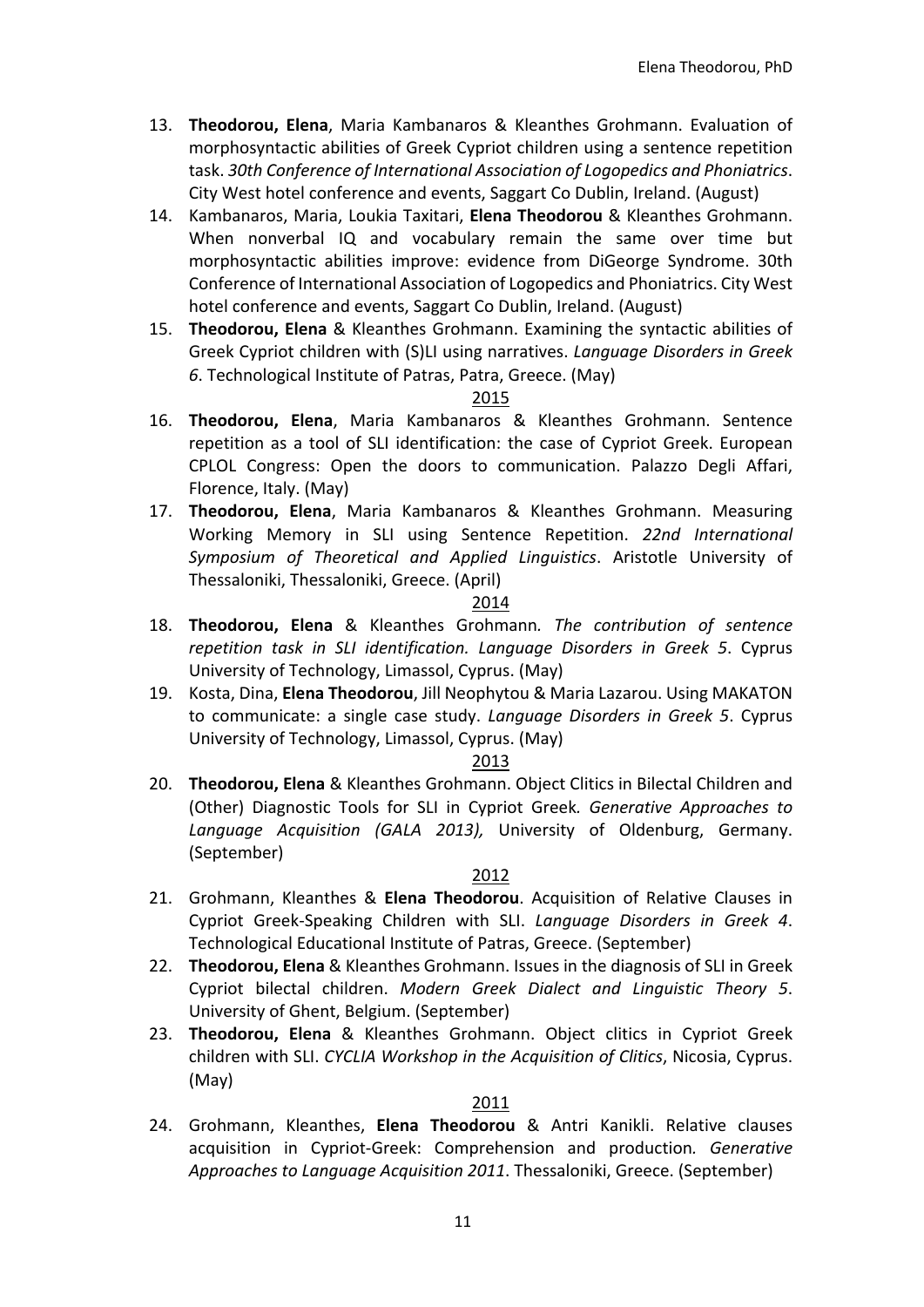25. Grohmann, Kleanthes, Maria Kambanaros & **Elena Theodorou**. Can vocabulary size predict narrative abilities in children with SLI. *20th International Symposium on Theoretical and Applied Linguistics. Aristotle University of Thessaloniki*, Thessaloniki, Greece. (April)

#### 2010

- 26. with Angeliek van Hout, Natalia Gagarina, Wolfang Dressler et al. (32 co-authors in total). Learning to understand aspect across language*. Boston University Conference on Language Development*. Boston University, USA. (November)
- 27. Kambanaros, Maria, **Elena Theodorou** & Kleanthes K. Grohmann. Profiling (Specific) Language Impairment in multilingual children: Preliminary evidence from Cyprus. *Multilingual Individuals and Multilingual Societies.* University of Hamburg, Germany. (October)
- 28. **Theodorou, Elena** & Kleanthes K. Grohmann. Narratives in Cypriot Greek monoand bilingual children with SLI. *Language Impairment in Monolingual and Bilingual Society*. AaB Konference/Energi Nord Arena, Aalborg, Denmark. (October)
- 29. Grohmann, Kleanthes K., **Elena Theodorou**, Natalia Pavlou, Evelina Leivada & Lena Papadopoulou. The acquisition of object clitics in Cypriot Greek and the Romance connection. *Romance Turn 4*. Croix Montoire Conference Center, Tours, France. (August)
- 30. Kambanaros, Maria, Kleanthes Grohmann & **Elena Theodorou**. Object and action naming patterns in children with SLI and WFD: A new linguistic perspective from Cypriot Greek. *28th World congress of International Association of Logopedics and Phoniatrics*. Athenaeum Intercontinental Hotel, Athens. (August)
- 31. Kambanaros, Maria, Kleanthes K. Grohmann & **Elena Theodorou**. Action and object naming in mono- and bilingual children with Specific Language Impairment. International Speech Communication Association (ISCA): Tutorial and Research Workshop on Experimental Linguistics (ExLing 2010). The Training Centre of the National Bank of Greece, Athens. (August)
- 32. **Theodorou, Elena**. Assessing narratives in Cypriot Greek children with SLI. *Language Disorders in Greek 3*. European University Cyprus, Nicosia, Cyprus. (June)
- 33. **Theodorou, Elena**. Narratives in Cypriot Greek children with SLI. Linguists of Tomorrow: 1st International Postgraduate Conference in Linguistics. University of Cyprus, Cyprus. (May)

### 2009

- 34. Kambanaros, Maria, Kleahtes Grohmann & **Elena Theodorou**. Patterns of naming objects and actions in monolingual and bilingual Cypriot Greek children, with SLI and WFDs*. 3rd International Symposium on Communication Disorders in Multilingual Population*, Agros, Cyprus. (November)
- 35. **Theodorou, Elena**. Acquisition of object clitics in Cypriot-Greek. *Generative Approaches to Contrastive Linguistics*. Nicosia, Cyprus. (May)

#### 2001

36. Okalidou, Areti, Kakia Petinou, **Elena Theodorou** & Elena Karasimou. Development of voicing contrasts in stop sounds in Modern Greek and Cypriot Greek children. 5e Colloque Internationale de Linguistique Grecque, Paris, France. (September)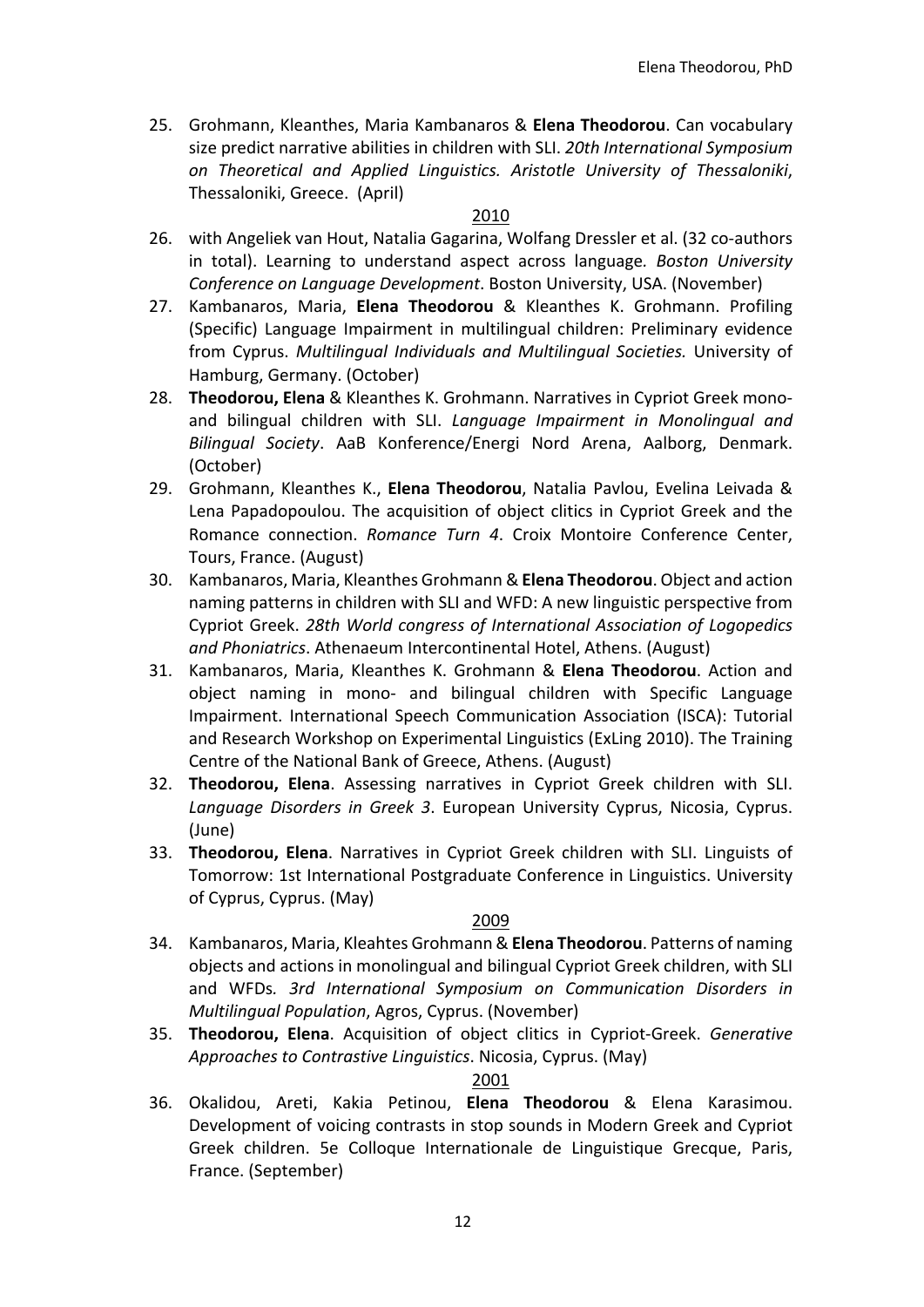## **Poster Presentations (Peer reviewed Conferences)**

### 2021

- 1. Giannika Christina, Athanasiou Androula, Petinou Kakia, **Theodorou Elena** & Eleni Savva.Narrative Speech Development: Findings from Greek Cypriot Children. 1st International Conference on Speech Therapy, Panhellenic Association of Logopedics, Thessaloniki, Greece (May)
- 2. Georgiadou Eleftheria, Petinou Kakia, Ioannis Vogindroukas & **Theodorou Elena**. Narrative Skill of Diversity in Communication Disorders. 1st International Conference on Speech Therapy, Panhellenic Association of Logopedics, Thessaloniki, Greece (May)

### 2019

- 1. **Theodorou, Elena**, Christina Giannikas & Maria Kambanaros. How much do Language Teachers really know about Developmental Language Disorder? *COST Action IS1406 Final Conference: Enhancing children's oral language skills across Europe and beyond - A collaboration focusing on interventions for children with difficulties learning their first language*, Sofia, Bulgaria. (April)
- 2. Kassinidou, Chariklia, Maria Stavrou, Eliada Pampoulou & **Elena Theodorou**. Investigation of utilizations of AAC programs in Cyprus. 2nd International Scientific Conference on Speech Therapy, Patra, Greece. (November)

#### 2018

- 3. **Theodorou, Elena**, Maria Constanta & Eliada Pampoulou. Effects of language based approach on learning ability: Insights from a case study. *10th European Congress of Speech and Language Therapy*, Estoril, Portugal. (May)
- 4. **Theodorou, Elena** & Andria Polycarpou. Word and non-word repetition in Cypriot-Greek speaking children with Developmental Language Disorder. *10th European Congress of Speech and Language Therapy*, Estoril, Portugal. (May)

### 2017

5. **Theodorou, Elena**, Eliada Pampoulou & Nikoleta Sampson. Investigating the assessment procedures for children with Complex Communication Needs: The Participation Model. Communication Matters, Leeds, U.K. (September)

### 2016

6. **Theodorou, Elena** & Kleanthes Grohmann. An exploration of syntactic abilities of Greek Cypriot children with (S)LI using narratives. *30th Conference of International Association of Logopedics and Phoniatrics*. City West hotel conference and events, Saggart Co Dublin, Ireland. (August)

### 2015

7. **Theodorou, Elena**, Maria Kambanaros & Kleanthes Grohmann. Sentence Repetition as a Tool for Measuring Working Memory in SLI. *Bilingualism and Specific Language Impairment 2015*. Tours, France. (July)

- 8. **Theodorou, Elena** & Kleanthes Grohmann. Object Clitics in Cypriot Greek Children with SLI. *Language Disorders in Greek 4.* Technological Educational Institute of Patras, Greece. (September)
- 9. Kambanaros, Maria, **Elena Theodorou** & Kleanthes Grohmann. *Lexical and Morphosyntactic Skills in Multilingual Autism: A Case Study from Cyprus*.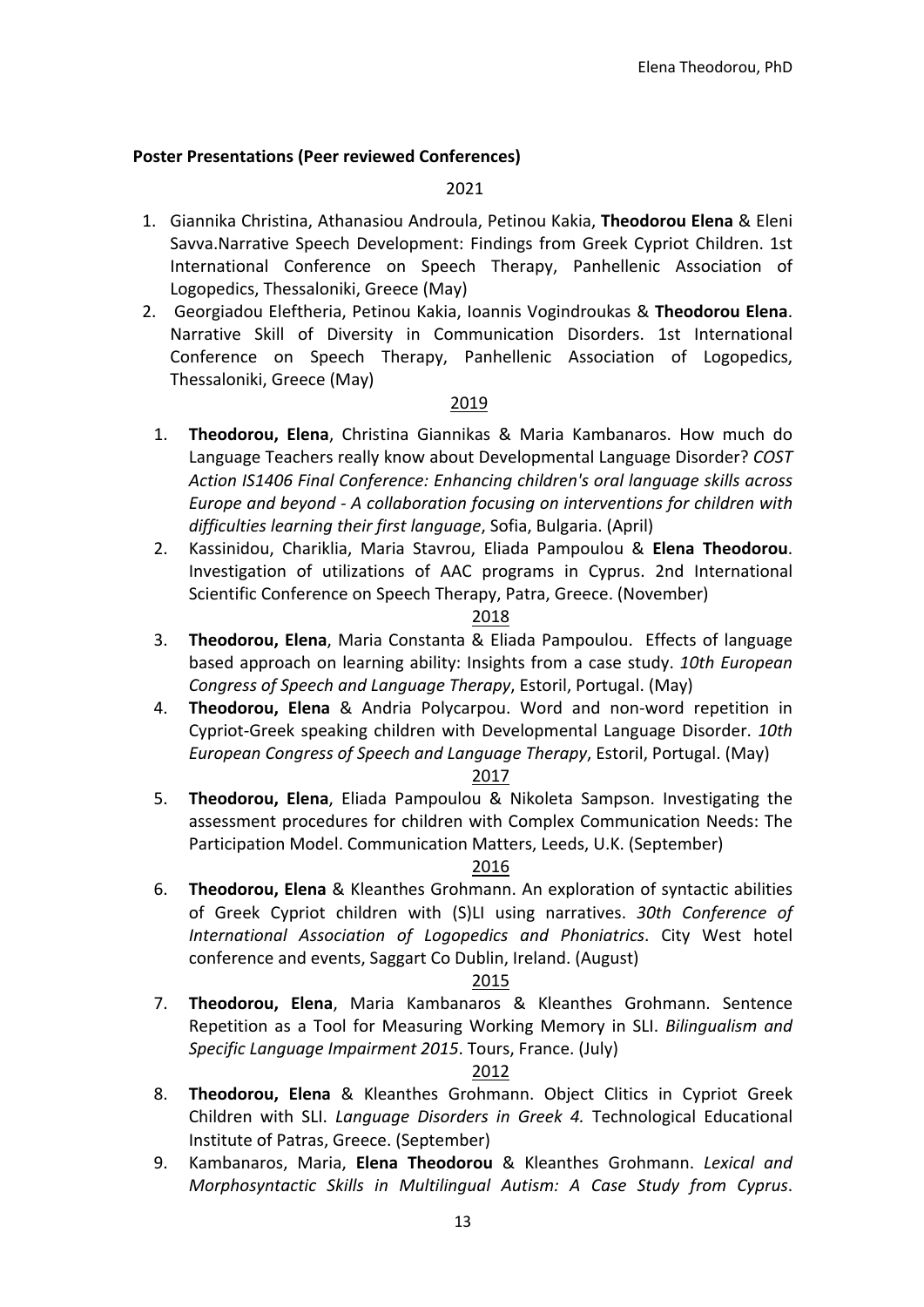Language Disorders in Greek 4. Technological Educational Institute of Patras, Greece. (September)

10. **Theodorou, Elena**, Maria Kambanaros & Kleanthes Grohmann. *Diagnostic issues for bilectal children with SLI: The case of Cypriot Greek*. Specific Language Impairment — diagnosis, prognosis, intervention, Warsaw, Poland. (July)

### 2011

11. **Theodorou, Elena** & Kleanthes Grohmann. The acquisition of relative clauses in Cypriot Greek: Production and comprehension*. UMinho Summer School of Linguistics 2011 on Neuro and Psycholinguistics Approaches to Language Processing*. University of Minho, Braga, Portugal. (July)

#### 2010

- 12. **Theodorou, Elena** & Kleanthes K. Grohmann. Narratives in Cypriot Greek monoand bilingual children with SLI. COST Action IS0804 Meeting. Flamingo Beach Hotel, Larnaca, Cyprus. (October)
- 13. Grohmann, Kleanthes K., **Elena Theodorou**, Natalia Pavlou & Evelina Leivada. Object clitics in typically-developing and language-impaired Cypriot Greek children. COST Action IS0804 Meeting. Flamingo Beach Hotel, Larnaca, Cyprus. (October)
- 14. **Theodorou, Elena** & Kleanthes K. Grohmann. Narratives in Cypriot Greek monoand bilingual children with SLI. International Speech Communication Association (ISCA): Tutorial and Research Workshop on Experimental Linguistics (ExLing 2010). *The Training Centre of the National Bank of Greece*, Athens, Greece. (August)
- 15. Grohmann, Kleanthes K., **Elena Theodorou**, Natalia Pavlou & Evelina Livada. Object clitics in typically-developing and language impaired Cypriot Greek children. Let the Children Speak: Learning of Critical Language Skills across 25 Languages, Wellcome Collection, London, UK. (January)
- 16. Kambanaros, Maria, Kleanthes Grohmann & **Elena Theodorou**. Lexical access in Cypriot Greek SLI. Let the Children Speak: Learning of Critical Language Skills across 25 Languages. Wellcome Collection, London, UK. (January)

### 2009

17. **Theodorou, Elena**. Phonetic development of toddlers. A longitudinal study. *Modern Greek Dialects and Linguistic Theory 4*. Chios, Greece. (June)

## **Invited Talks**

## 2021

- 1. **Theodorou Elena.** Discussant for the talk held by Prof Courtenay Norbury: Neurodevelopmental conditions: Are there distinct language profiles? 1st International Conference on Speech Therapy, Panhellenic Association of Logopedics, Thessaloniki, Greece (May)
- 2. **Theodorou Elena** (in collaboration with Pampoulou Eliada & Maria Constanta). Comparing core, early language and MAKATON core vocabulary. Internal seminar for MAKATON tutors. Ioannina, Greece (July)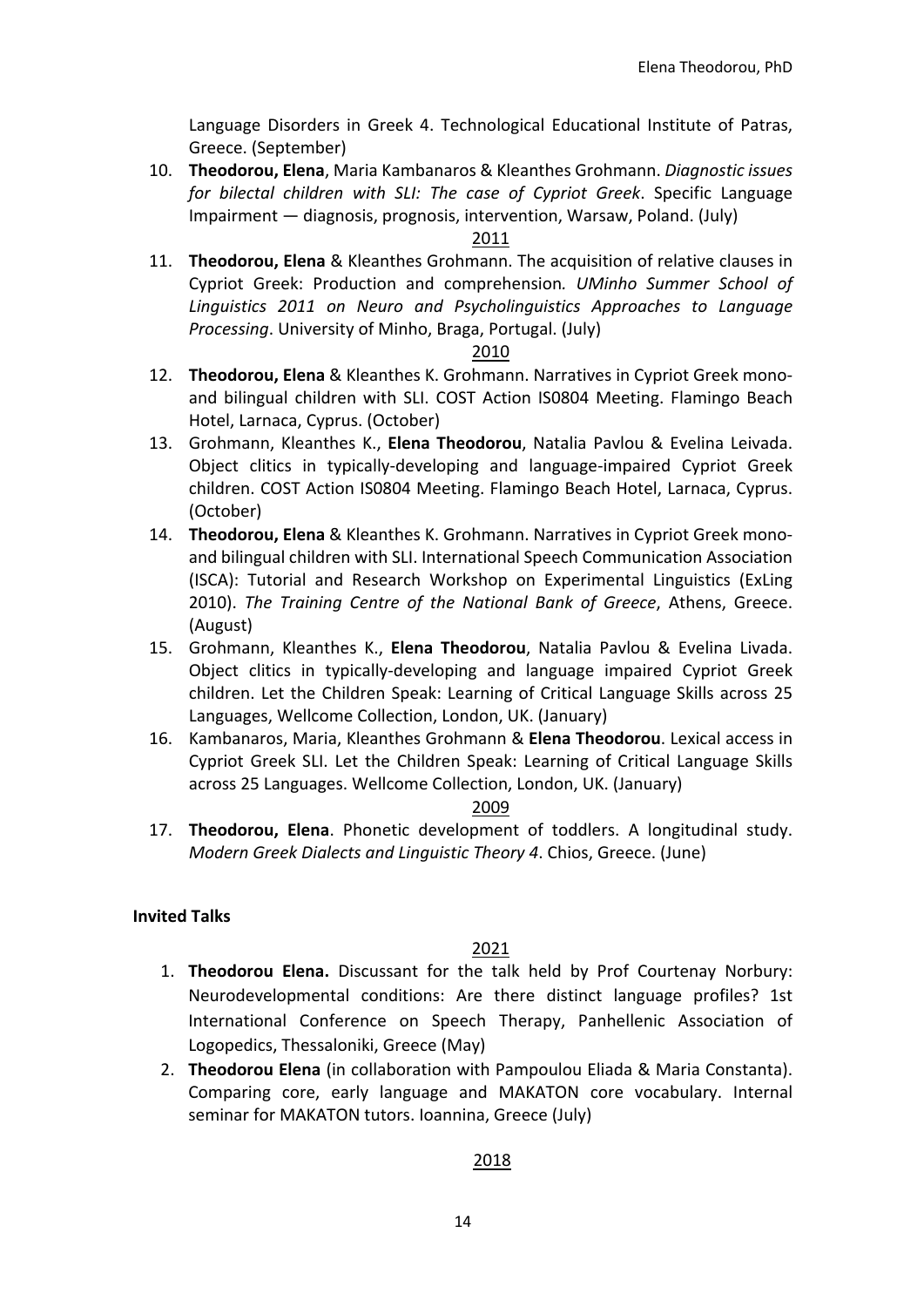1. **Theodorou, Elena**. Developmental Language Disorder: the assessment procedure. Guest Lecture. Department of Psychology, University of Cyprus, Nicosia, Cyprus.

## 2017

- 2. **Theodorou, Elena**. Criteria for appropriate language assessment tools selection. University of Crete, Rethymno, Crete. (November) (in Greek)
- 3. **Theodorou, Elena**. Developmental Language Disorder: the assessment procedure. University of Crete, Rethymno, Crete. (November) (in Greek)
- 4. **Theodorou, Elena**. Language Impairment: Diagnostic Issues. Guest Lecture. Department of Psychology, University of Cyprus, Nicosia, Cyprus.
- 5. **Theodorou, Elena**. Language Impairment and academic performance. Is my child ready for the primary school? Parents Association of Limassol. Technological University of Cyprus. (in Greek) (2 May)

### 2016

6. **Theodorou, Elena**. Language acquisition: what is expected and what is not. University of Central Lancashire, Pyla Cyprus.

### 2014

- 7. **Theodorou, Elena**. Phonological analysis. Pedagogical Institute of Cyprus, Seminars for teachers, Nicosia and Limassol, Cyprus. (in Greek) (8, 9 and 10 September)
- 8. **Theodorou, Elena** & Maria Lazarou. Early communication abilities: baby signing. Early intervention 2, Alma, Technological University of Cyprus, Limassol, Cyprus. (11 June)
- 9. **Theodorou, Elena**. Investigating the Specific Language Impairment in Cypriot Greek. Lectures in language disorders, School of Humanities, European University of Cyprus, Nicosia, Cyprus. (13 March)

## 2013

- 10. **Theodorou, Elena**. The child develops language late. Is this SLI? Workshop for pediatricians, Ajax Hotel, Limassol, Cyprus. (in Greek) (31 October)
- 11. **Theodorou, Elena**. A child with SLI. European Day of Speech and Language Therapy. Association of Speech and Language Pathologists. Culture Center: Bank of Cyprus. Limassol, Cyprus (in Greek) (8 March)
- 12. **Theodorou, Elena**. A child with SLI. European Day of Speech and Language Therapy. Association of Speech and Language Pathologists. Dimosiographiki estia. Nicosia, Cyprus. (in Greek) (6 March)

## **Seminars and Workshops**

## 2019

- 1. Pampoulou, Eliada, **Elena Theodorou**. Augmentative and Alternative Communication: Assessment for individual with Complex Communication Disorders. Association of Registered Speech and Language Pathologists. European University of Cyprus. (May) (in Greek)
- 2. **Theodorou, Elena**. Language Assessment Tools. Workshop for Clinical Supervisors, University Rehabilitation Clinic. (April) (in Greek)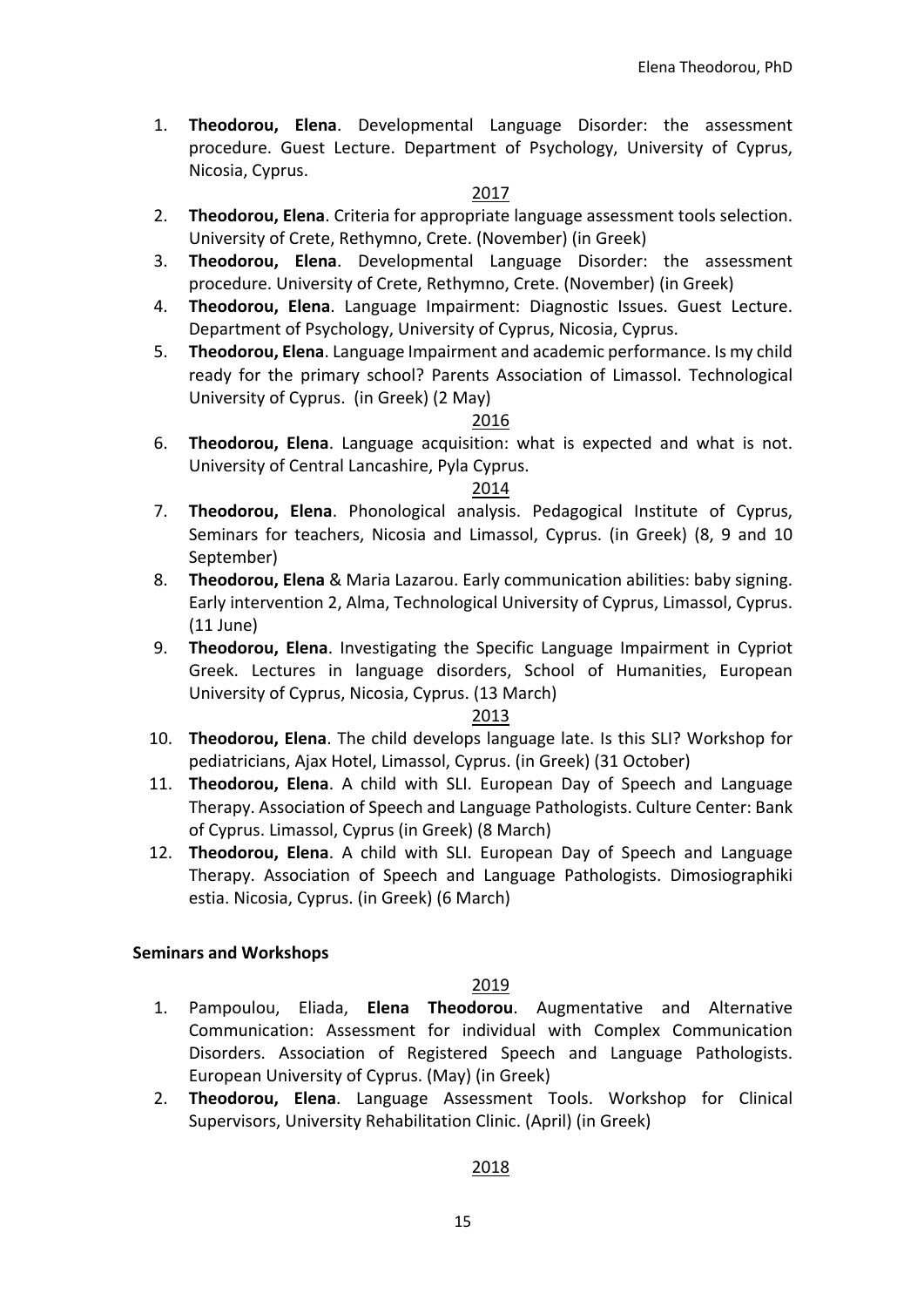- 3. **Theodorou, Elena**. Developmental Language Disorders: From the assessment to intervention. Pedagogical Institute of Cyprus, Seminars for teachers, Limassol, Cyprus. (in Greek) (September)
- 4. **Theodorou, Elena** & Eliada Pampoulou. Communication for all. Technological University of Cyprus and Theotokos Foundation. (September) (in Greek)

#### 2017

- 5. **Theodorou, Elena**. From the crying to speech…Seminars for parents. Iliaktida Paediatric and Adolescents Medical Center Clinic Limassol. (in Greek) (16 March) 2016
- 6. Kosta, Dina & **Elena Theodorou**. The use of MAKATON system for inclusion: the case of special education unit. *1st Panhellenic Symposium of MAKATON*, Fresh hotel, Athens, Greece. (in Greek) (10 April)
- 7. Lazarou, Maria & **Elena Theodorou**. Case Study: Using MAKATON to enhance oral language abilities*. 1st Panhellenic Symposium of MAKATON*. Fresh hotel, Athens, Greece. (in Greek) (10 April)

#### 2015

8. **Theodorou, Elena**. Speech and phonological abilities. Pedagogical Institute of Cyprus, Seminars for teachers, Limassol, Cyprus. (in Greek) (9 September)

### 2013

- 9. **Theodorou, Elena**, Ntina Kosta & Jill Neophitou. MAKATON: A system of alternative and augmentative communication. Sxoli Tiflon. Nicosia (in Greek) (2 March)
- 10. **Theodorou, Elena** & Koula Tantele. Diagnosing Specific Language Impairment. Pedagogical Institute of Cyprus, Seminars for teachers, Nicosia and Limassol, Cyprus. (in Greek) (3 and 4 September)

### 2011

- 11. **Theodorou, Elena**, Jill Neophitou & Dina Kosta. MAKATON System: Workshop and foundation. Theotokos foundations, Cleopatra hotel, Nicosia. (in Greek) (13- 15 May)
- 12. **Theodorou, Elena**. Specific Language Impairment: Diagnosis and treatment approaches. 1st Round of Professional Training Meeting. Association of Speech and Language Pathologists, Limassol. (in Greek) (7 April)

### 2009

- 13. **Theodorou, Elena**, Jill Neophitou & Dina Kosta. MAKATON system: Workshop and foundation. Limassol. (in Greek) (8-10 May)
- 14. **Theodorou, Elena**, Jill Neophitou & Dina Kosta. MAKATON system: Workshop. Theotokos Foundation, Kanika hotel, Limassol. (in Greek) (February)

### 2008

15. **Theodorou, Elena**, Jill Neophitou & Dina Kosta. MAKATON system: Workshop and foundation. Theotokos Foundation, Cleopatra hotel, Nicosia. (in Greek) (8- 10 February)

- 16. **Theodorou, Elena**. A kindergarten for all children. Seminar for pre –primary educators, Ipsonas pre-primary school, Limassol. (in Greek) (November)
- 17. **Theodorou, Elena**. The phonetic system of Cypriot Greek dialect-language. Two seminars for Speech therapists who are employed in pre-primary and primary education, Paphos/ Limassol. (in Greek) (January and March)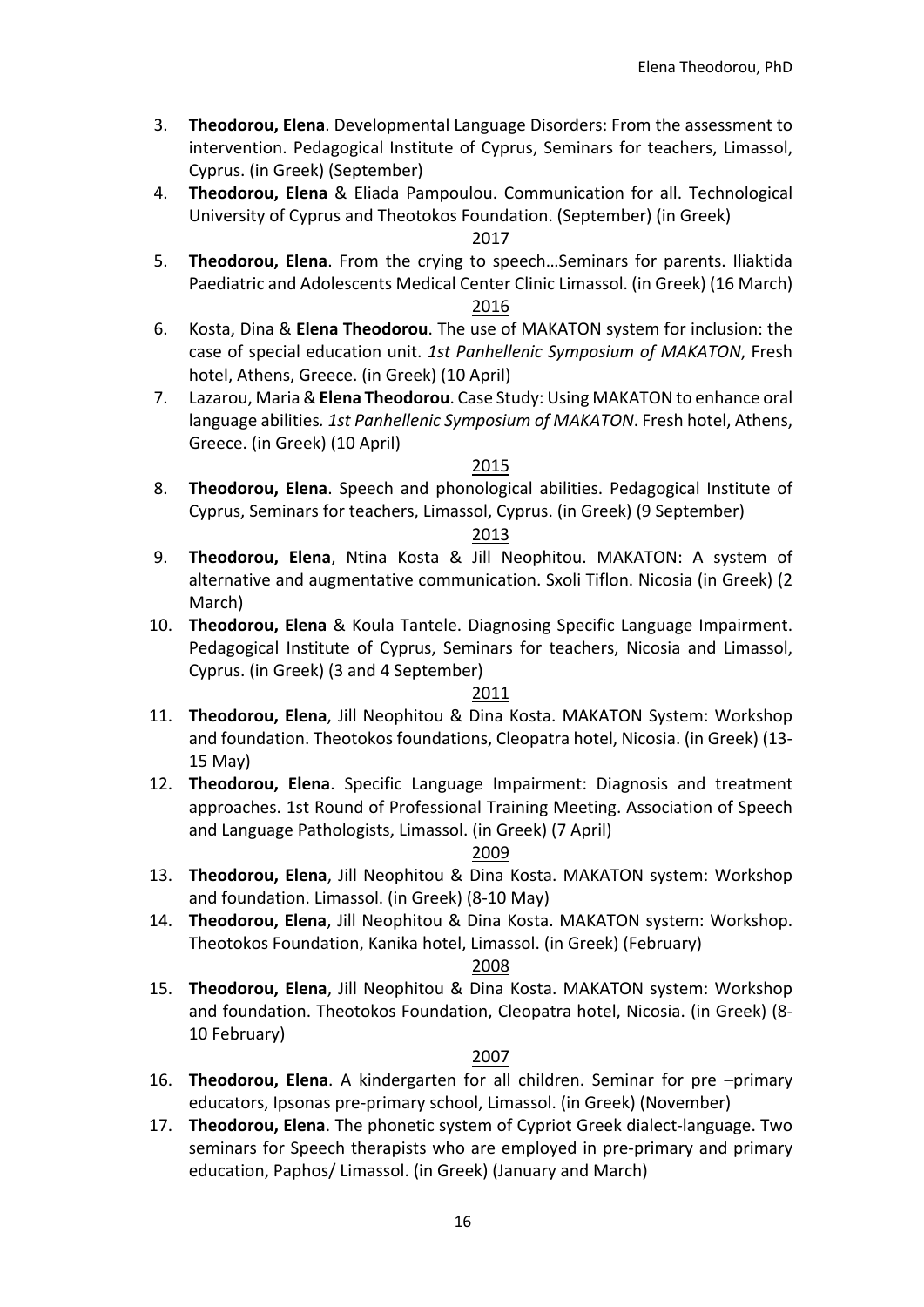## **Other Oral Presentations**

## 2019

- 1. **Theodorou, Elena**. Language developmental and school readiness. Seminar on School readiness, Speech therapy center "Anelixi", Limassol. (January) (in Greek)
- 2. **Theodorou, Elena**. Autism Spectrum Disorder and Inclusive Education: Speech and Language Therapy provision. Round Table Discussion. Association of Registered Speech and Language Pathologists. European University of Cyprus. (March/ European Speech Therapy Day) (in Greek)
- 3. **Theodorou, Elena,** Eliada Pampoulou & Kakia Petinou. *Describing the AAC services in Cyprus.* 2nd Panhellenic Scientific Symposium of MAKATON Greece. Athens. (April) (in Greek)

### 2018

- 4. **Theodorou, Elena**. The challenge of speech therapy provision in Inclusive Education. Workshop on Inclusive Education, Aggalia Elpidas and Cyprus University of Technology. (December) (in Greek)
- 5. **Theodorou, Elena**, Kakia Petinou & Maria Kambanaros. Assessment and Intervention Provision for children with DLD in Cyprus. Round Table Discussion, Cyprus University of Technology, Department of Rehabilitation Sciences. (December) (in Greek)

### 2017

6. **Theodorou, Elena**. Language Impairment: from the assessment to intervention. Clinical and diagnostic issues in Speech Therapy, Technological University of Cyprus. (December) (in Greek)

### 2016

7. **Theodorou, Elena**. Practices and perspectives for children with language impairment in Cyprus. Workshop COST Action IS1406. Cyprus University of Technology, Limassol, Cyprus. (October)

### 2015

8. **Τheodorou, Elena** & Kleanthes Grohamnn. Syntactic structures of typically developing children and children with SLI in narratives. Workshop on linguistic and sociolinguistic perspectives on new speakers in multilingual Europe. University of Central Lancshire, Pyla, Cyprus. (October)

### 2012

9. Grohmann, Kleanthes K., Maria Kambanaros, **Elena Theodorou** & Michalis Michaelides. Vocabulary size as a possible predictor of narrative abilities and the role of Bi-X. University of British Columbia, Vancouver, Canada. (January)

## 2010

10. **Theodorou, Elena** & Kleanthes Grohmann. Administrating the Bus Story Test to Cypriot Greek mono- and bilingual children with SLI. COST Action ISO0804 Meeting, Larnaka, Cyprus. (October)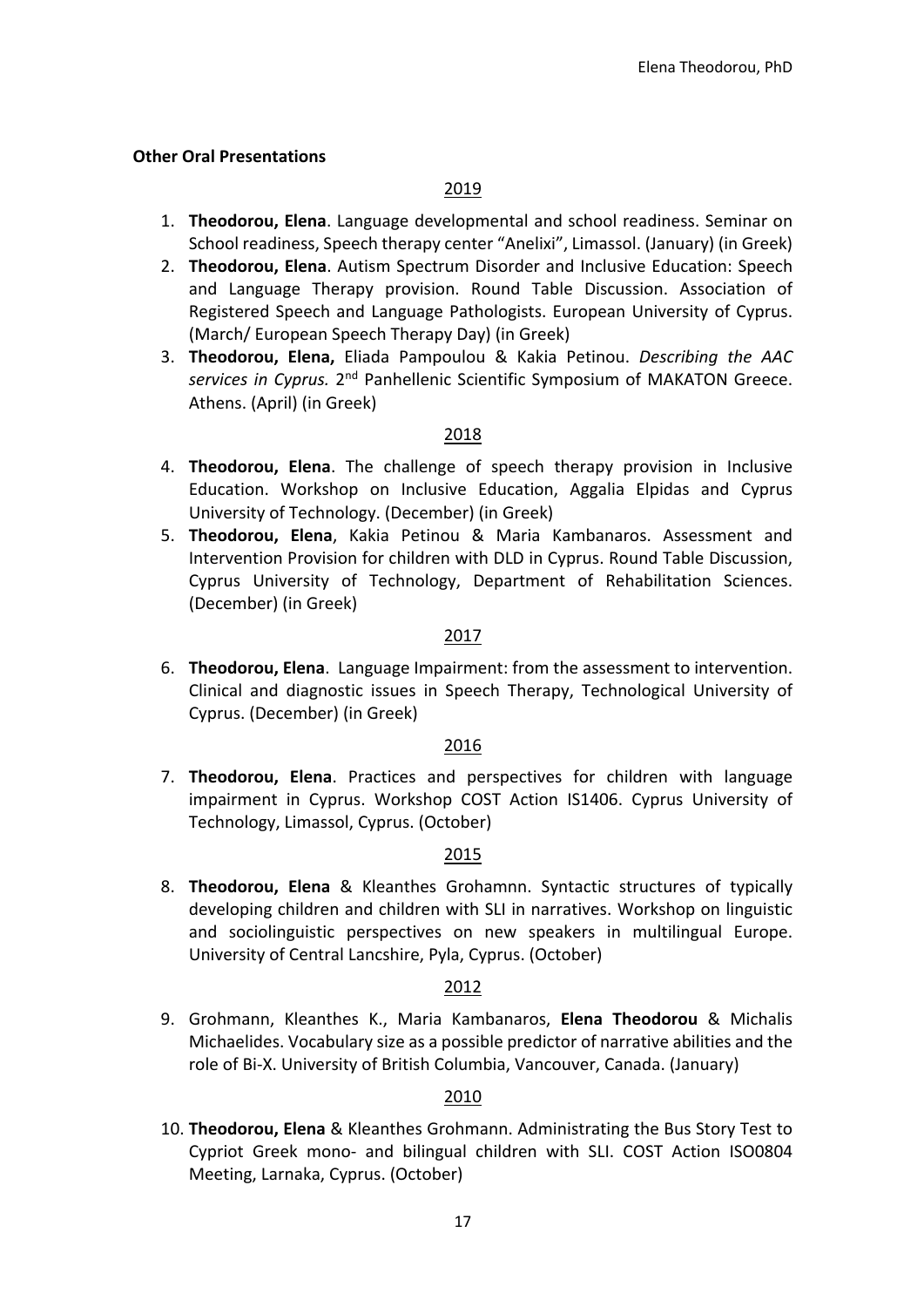# 2009

- 11. Grohmann, Kleanthes K., & **Elena Theodorou**. Narratives in Cypriot: First results from administrating the Renfrew Bus Story to Cypriot Greek speaking mono- and bilingual children with SLI. COST Action ISO0804 Meeting, University of Amsterdam, Netherland. (November)
- 12. **Theodorou, Elena**. Clinical markers for SLI children across languages. Cyprus Acquisition Team Meeting, Nicosia, Cyprus. (November)
- 13. **Theodorou, Elena**. Neurology & neuroanatomy of language. Cyprus Acquisition Team Meeting, University of Cyprus, Nicosia, Cyprus. (May)
- 14. **Theodorou, Elena**. Phonetic development of toddlers. Cyprus Acquisition Team Meeting, University of Cyprus Nicosia, Cyprus. (February)

## 2008

15. **Theodorou, Elena**. Specific Language Impairment in Greek: State-of-the-art research overview. Linguistic discussion group, University of Cyprus, Nicosia, Cyprus. (November)

## **SUPERVISION**

## **Committee Member of PhD students**

2017- Nomiki Karpathiou (PhD Student in Rehabilitation Sciences)

Topic: Cognitive and language profile of Greek speaking people with Primary Progressive Aphasia

- 2017- Elisavet Pavlou Papayianni (PhD Student in Rehabilitation Sciences) Topic: Cognitive interventions for adolescence with neurodevelopmental disorders
- 2019- Marina Kalimachou (PhD Student in Rehabilitation Sciences)

Topic: Auditory processing skills in different hearing loss profiles: sensorineural stable hearing loss versus otitis media causing fluctuating hearing loss

## **Supervision of Undergraduate Students**

- Elena Alonefti, Supervisor (BSc, CUT Rehabilitation Sciences: May 2019) *Using MΑΚATON symbols to enhance reading comprehension of children with developmental disorders* [Χρήση συμβόλων ΜΑΚΑΤΟΝ για ενίσχυση της αναγνωστικής κατανόησης παιδιών με αναπτυξιακές διαταραχές]
- Andri Charalambous, Supervisor (BSc, CUT Rehabilitation Sciences: May 2019) *Exploiting the LOGOMETRO tool for mapping language skills of Cypriot children* [Αξιοποίηση του εργαλείου Λογόμετρο σε κυπριόπουλα παιδιά για χαρτογράφηση των γλωσσικών τους δεξιοτήτων]
- Maria Stavrou, Supervisor (BSc, CUT Rehabilitation Sciences: May 2019) *Perspectives from the implementation of MAKATON in Cyprus by speech therapists* [Απόψεις λογοθεραπευτών από την εφαρμογή του ΜΑΚΑΤΟΝ στην Κύπρο]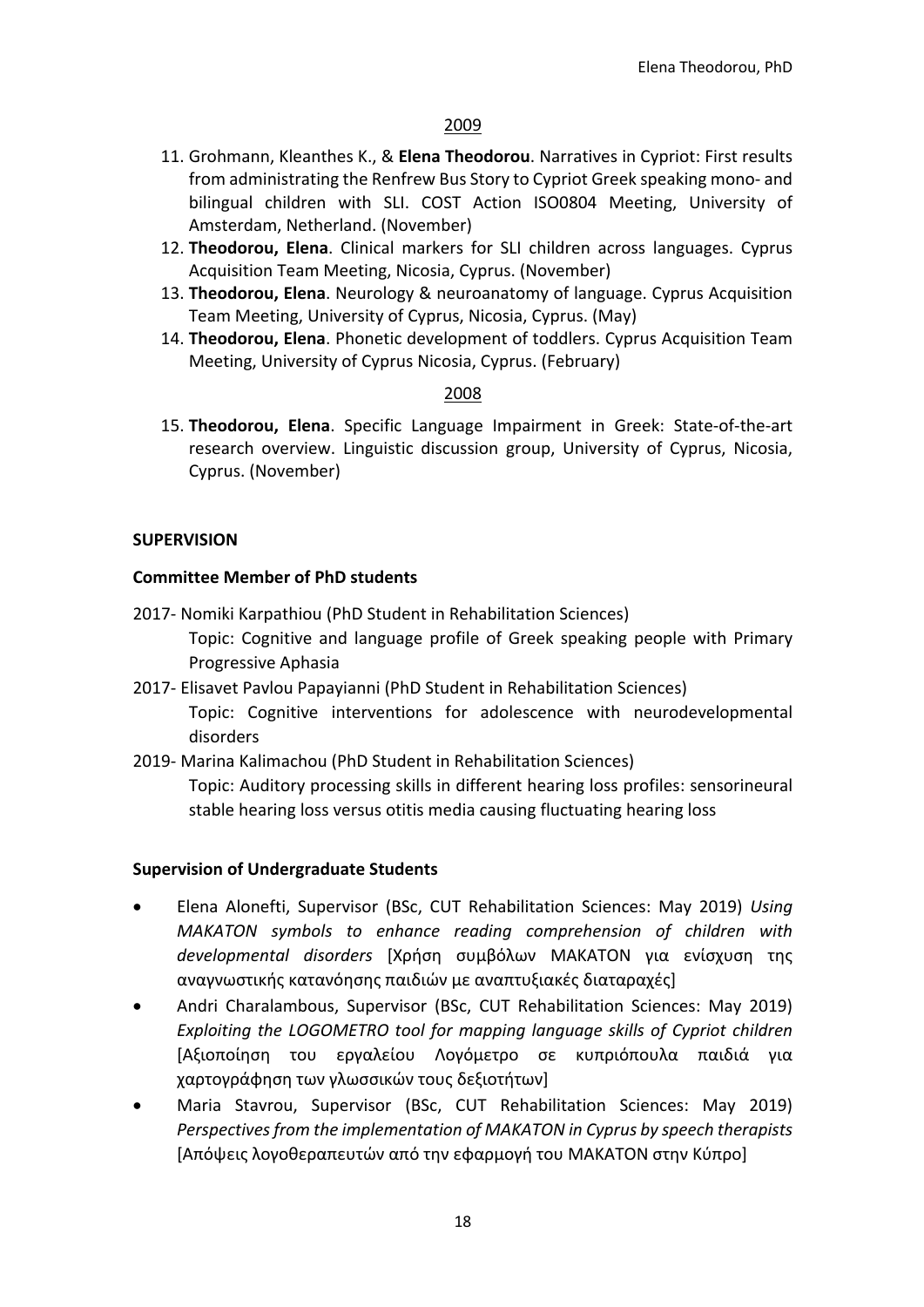- Athanasia Lambrou, Supervisor (BSc, CUT Rehabilitation Sciences: May 2019) *Vocabulary diversity in narration in children with Developmental Language Disorder* [Η ποικιλομορφία του λεξιλογίου στην αφήγηση σε παιδιά με Αναπτυξιακή Γλωσσική Διαταραχή]
- Marina Christophi, Supervisor (BSc, CUT Rehabilitation Sciences: May 2018) *Do Cypriots know what Language Disorder is?* [Γνωρίζουν οι Κύπριοιτι είναι Γλωσσική Διαταραχή;]
- Maria Nicolaou, Supervisor (BSc, CUT Rehabilitation Sciences: May 2018) *Utilization of Alternative and Augmentative Communication systems at the Theotokos Foundation for children and young people with mental retardation*  [Αξιοποίηση συστημάτων επαυξητικής και εναλλακτικής επικοινωνίας στο ίδρυμα προστασίας και αποκατάστασης παιδιών και νέων με νοητική υστέρηση «Η Θεοτόκος»]
- Constantina Hatzikalli, Supervisor (BSc, CUT Rehabilitation Sciences: May 2018) *The production of Relative Clauses by Cypriot children with Language Disorder* [Η παραγωγή αναφορικών προτάσεων από κυπριόπουλα παιδιά με Γλωσσική Διαταραχή]
- Constantina Panteli, Supervisor (BSc, CUT Rehabilitation Sciences: May 2018) *Speech rate during narration of Cypriot children with Typical Language Development and children with Language Disorder* [Ο ρυθμός ομιλίας στον αφηγηματικό λόγο κυπριόπουλων παιδιών με τυπική γλωσσική ανάπτυξη και παιδιών με γλωσσική διαταραχή]
- Nicoleta Sampson, Supervisor (BSc, CUT Rehabilitation Sciences: May 2017) *The use of Alternative and Augmentative Communication for assessment and treatment of people with little or no verbal communication during speech therapy*  [Η χρήση της Eναλλακτικής και Eπαυξητικής Eπικοινωνίας στο τομέα της λογοθεραπείας για αξιολόγηση και θεραπεία ατόμων με μειωμένη ή καθόλου λεκτική επικοινωνία]
- *Ekaterini Nicolaidou, Supervisor (BSc, CUT Rehabilitation Sciences: May 2017) Investigating the morphosyntactic and semantic development of Cypriot children: Implemantaion of the Action Pictures tool* [Διερεύνηση της μορφοσυντακτικής και σημασιολογικής ανάπτυξης κυπριόπουλων παιδιών: Αξιοποίηση του εργαλείου Εικόνες Δράσεις]
- Maria Konstanta, Supervisor (BSc, CUT Rehabilitation Sciences: May 2017) *Language disfluencies in the narratives of Cypriot children with typical language development and children with specific language impairment* [Γλωσσικές δυσχέρειες στον αφηγηματικό λόγο κυπριόπουλων παιδιών με τυπική γλωσσική ανάπτυξη και παιδιών με ειδική γλωσσική διαταραχή]
- Αndroulla Louka, Supervisor (BSc, CUT Rehabilitation Sciences: May 2017) Pragmatic profile of pathological school-aged children and adults [Πραγματολογικό προφίλ σε παιδιά σχολικής ηλικίας και σε ενήλικο παθολογικό πληθυσμό]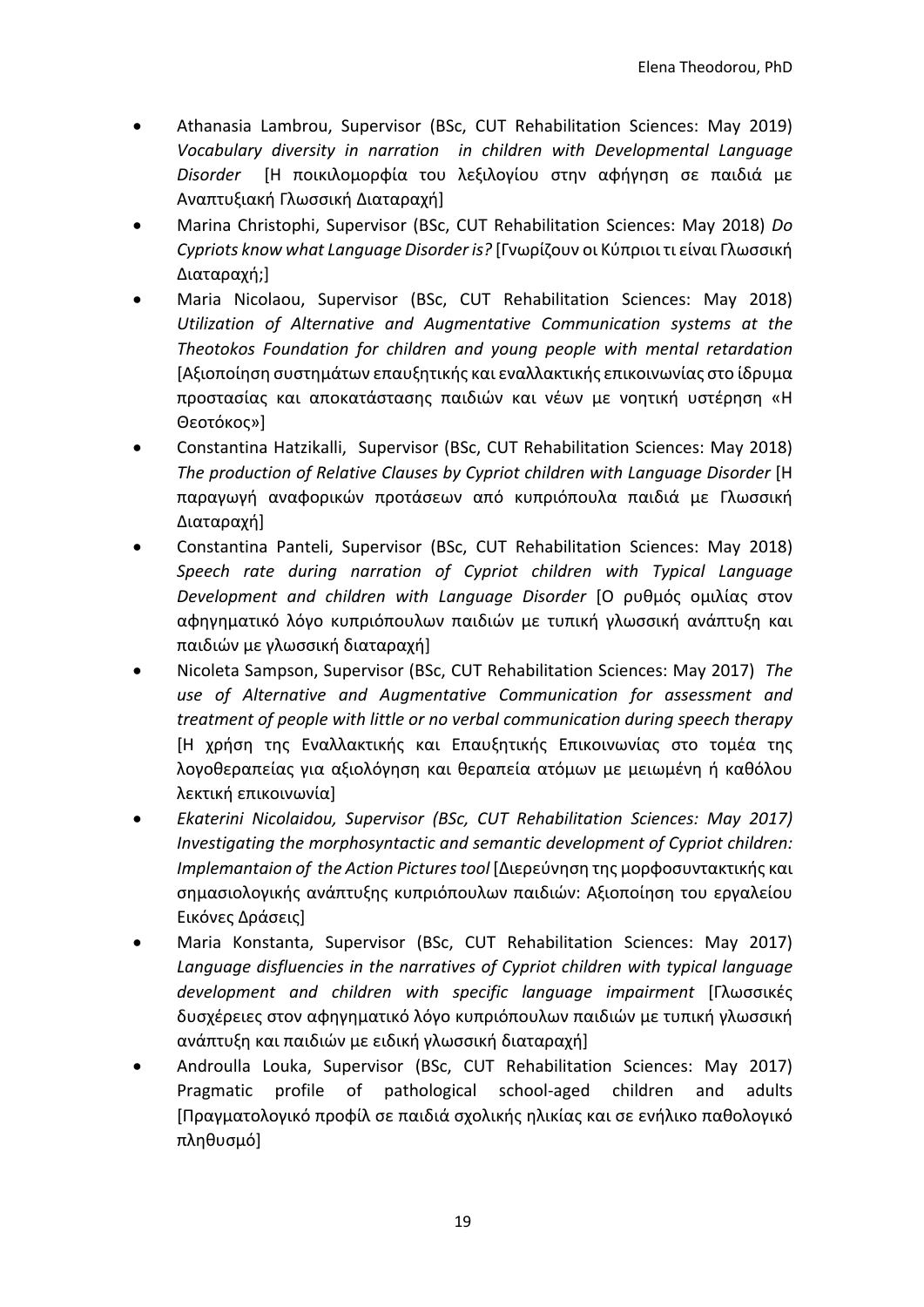- Christina Apostolidou, Supervisor (BSc, CUT Rehabilitation Sciences: May 2017) *A study of speech rate in Cypriot children aged six years and six months to eight years and seven months* [Μελέτη του ρυθμού ομιλίας κυπριόπουλων παιδιών ηλικίας έξι ετών και έξι μηνών έως οκτώ ετών και εφτά μηνών]
- Christala Ioannidou, Supervisor (BSc, CUT Rehabilitation Sciences: May 2017) *Pragmatic profile of pre-school aged children* [Πραγματολογικό προφίλ παιδιών προσχολικής ηλικίας]
- Chrysovalanto Charalambous, Supervisor (BSc, CUT Rehabilitation Sciences: May 2017) *Investigating the language development of Cypriot children with the Action Pictures Test* [*Διερεύνηση της γλωσσικής ανάπτυξης των κυπριόπουλων παιδιών με τη δοκιμασία Εικόνες Δράσεις*]
- Andria Polykarpou, Supervisor (BSc, CUT Rehabilitation Sciences: May 2017) *Nonwords repetition by children with specific language impairment and children with typical development* [Επανάληψη ψευδολέξεων από παιδιά με ειδική γλωσσική διαταραχή και παιδιά τυπικής ανάπτυξης]
- Anthia Charalambous, Supervisor (BSc, CUT Rehabilitation Sciences: May 2017) *Speech rate in typically developing Cypriot children aged 4;00 – 5;11* [Ο ρυθμός ομιλίας σε κυπριόπουλα τυπικών αναπτυσσόμενων ηλικίας 4;00 – 5;11 χρονών]

# **PROFESSIONAL ACTIVITIES**

### Reviewer for:

Clinical Linguistics and Phonetics, Folia Phoniatrica, Frontiers in Psychology, Autism & Developmental Language Impairments, Croatia Review of Rehabilitation Research (HRRI), Disability and Rehabilitation: Assistive Technology

## **SERVICE**

| 11/2018-<br>11/2020 | Cyprus University of Technology, School of Health Sciences,<br><b>School Board Member.</b>                                |
|---------------------|---------------------------------------------------------------------------------------------------------------------------|
| Since 11/2018       | Cyprus University of Technology, Department of Rehabilitation<br>Sciences Board, Member.                                  |
| Since 11/2018       | Cyprus University of Technology, Department's Committee for<br>Internal Quality Assurance, Member.                        |
| Since 11/2018       | Cyprus University of Technology, Department's Committee for<br>Undergraduate Studies, Member.                             |
|                     | Cyprus University of Technology, Department's Committee for<br>Occupational Health and Safety, Member.                    |
| Since 11/2017       | Cyprus University of Technology, Committee for Ethics in<br>Research, Member.                                             |
| Since 1/2017        | Co-coordinator for the Speech and Language Therapy Students'<br>Practicum of the Cyprus Ministry of Education and Culture |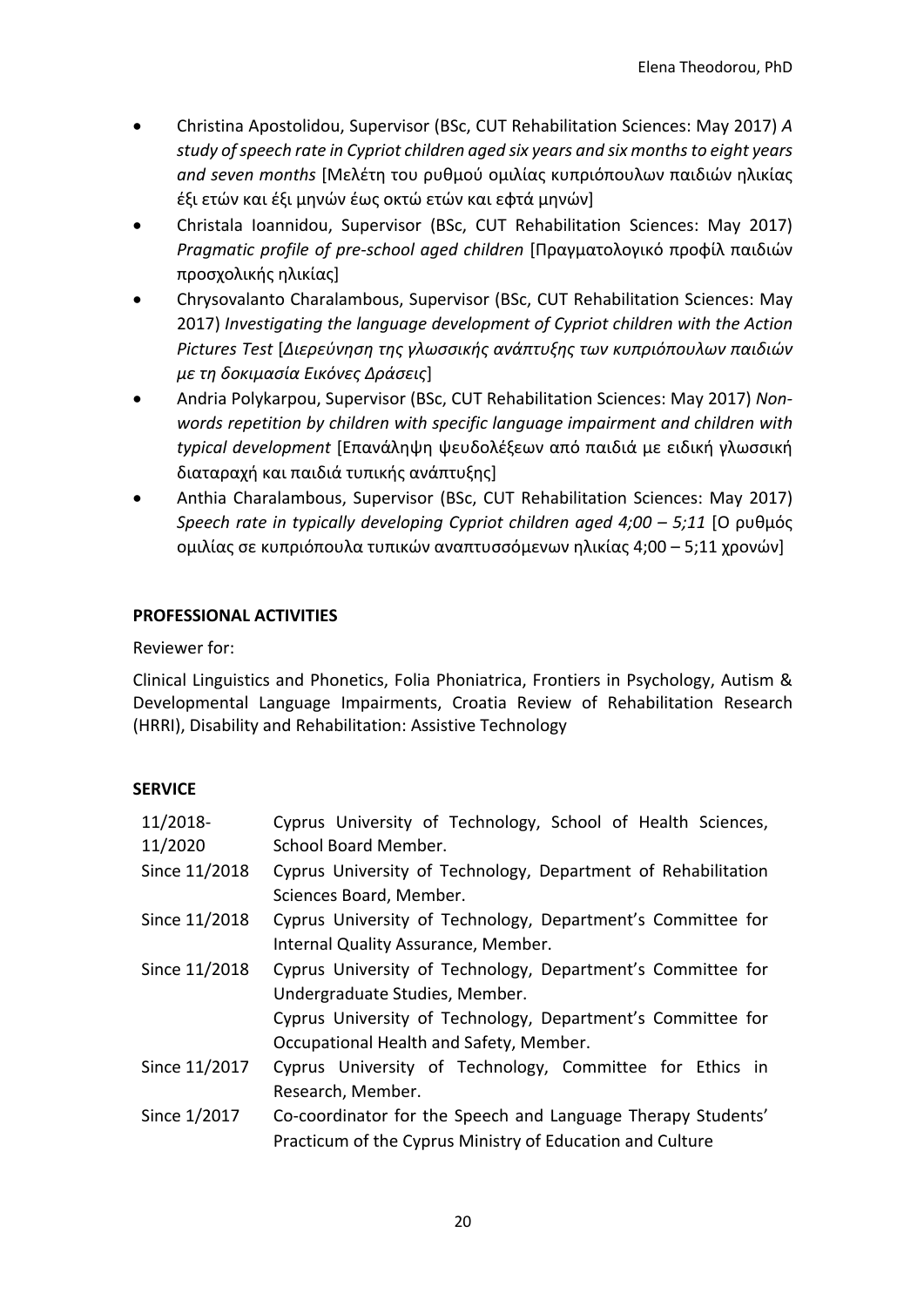- Since 9/2017 Erasmus Coordinator for Department of Rehabilitation Sciences, Cyprus University of Technology.
- Since 3/206 Scientific Coordinator in the framework of the New Appointment System in Education for Speech and Language Therapists, Ministry of Education and Culture.
- Since 9/2014 Lecturer at the Pedagogical Institute of Cyprus, Ministry of Education Culture.

## **CONFERENCING**

### 2021

1. New Approaches to Bilingualism and Multilingualism and Language Learning/Teaching Conference (BiMuLT), University of Cyprus (Scientific committee member and abstract reviewer) (November)

## 2018

- 1. Round table discussion with policy makers on Provision for children with DLD, Cyprus University of Technology. (Organizer) (December)
- 2. Two day seminar for speech and language therapists on Communication and Assistive Technology, Cyprus University of Technology and Cyprus Ministry of Education and Culture. (Co- Organizer) (January- March)
- 3. Workshop on Augmentative and Alternative Communication, European Day of Speech and Language Therapy, Cyprus University of Technology. (Organizer) (March)

## 2017

4. Workshop on clinical and diagnostic issues in speech therapy, Cyprus University of Technology. (Organizer) (December)

### 2016

- 5. Workshop on "Enhancing language abilities of children who experience language disorder in Cyprus and beyond", Cyprus University of Technology. (Co-organizer) (October)
- 6. COST Action IS1408 meeting, Limassol, Cyprus University of Technology. (Coorganizer) (October)

## **SEMINARS AND COURSES ATTENDED (selected)**

- 1. Boston Diagnostic Battery: Greek adaptation, Association of Speech and Language Pathologists, Nicosia, Cyprus. (29 May 2014)
- 2. Modern trends for assessment and rehabilitation of Aphasia, Association of Speech and Language Pathologists, Nicosia, Cyprus. (29 May 2014)
- 3. Hanen Workshop, Warsaw, Poland (8 July 2012)
- 4. Specific Language Impairment diagnosis, prognosis, intervention, Warsaw, Poland. (5-8 July 2012)
- 5. Clicker's Applications, Cyprus Ministry of Education and Cultutre, Limassol, Cyprus. (March 2012)
- 6. Pediatric Functional Optometry and Clinical Applications, Orizontas, Limassol, Cyprus. (December 2011)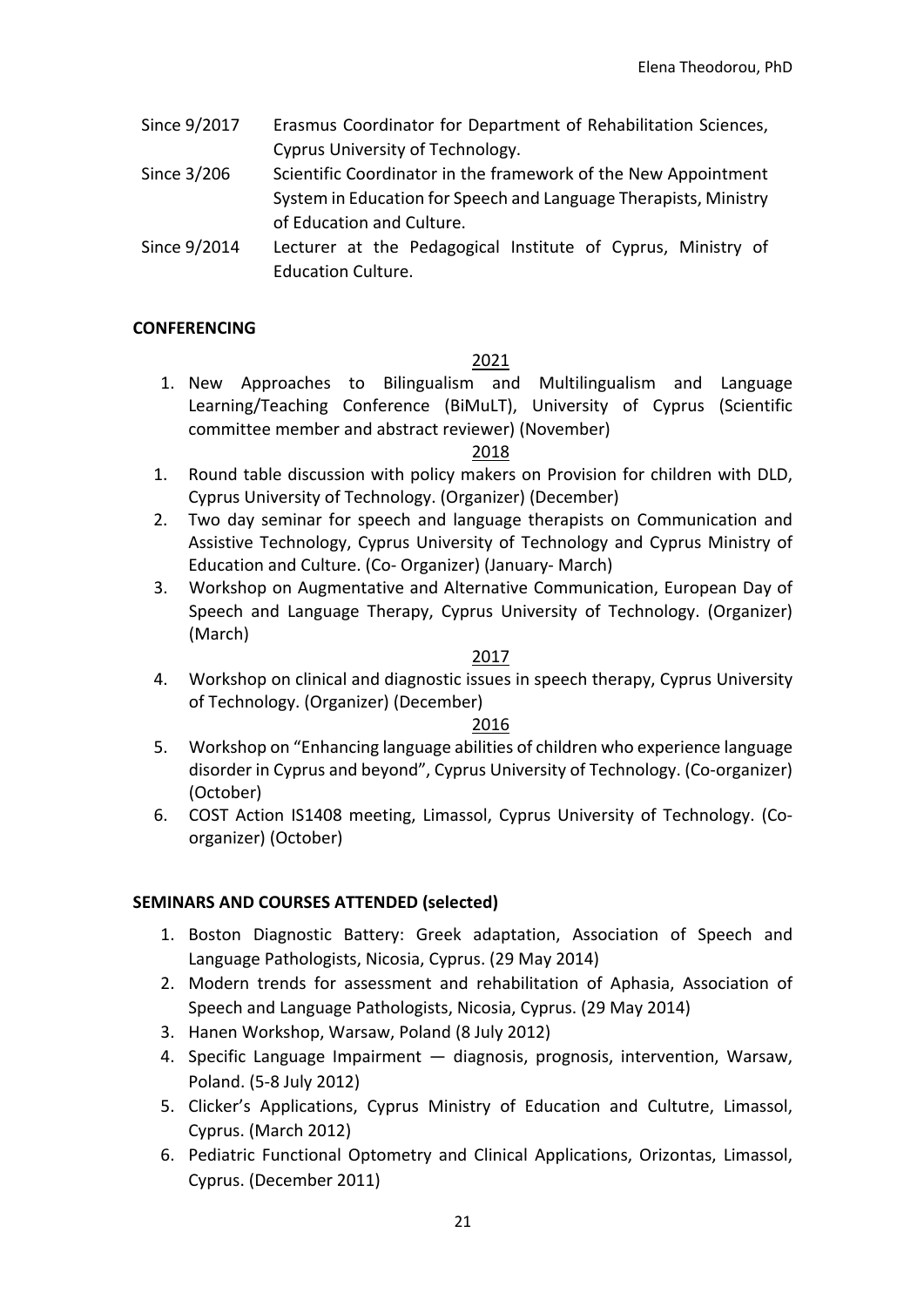- 7. Working with students: A supervision seminar, European University of Cyprus, Nicosia. (6 November 2011)
- 8. UMinhoSummer School of Linguistics, Neuro-and Psycholinguistic Approaches to Language Processing, Braga, Portugal. (18-22 July 2011)
- 9. Statistics Bootcamp-R for linguists, University of Cyprus, Nicosia. (6- 9 June 2011)
- 10. PhD course: Children's Language Development (typical, non-typical, bilingual, literacy development and related areas), Aalborg University, Human Centered Communication and Informatics, Aalborg, Denmark. (27- 28 September 2010)
- 11. Introduction in Sensory Integration, Aneliksis, Limassol, Cyprus. (27-28 February 2010)
- 12. Experimental Methods in Language Research, Uttrecht, Netherland. (3-5 February 2010)
- 13. 16th Central European Summer School in Generative Grammar and the COST A33 Training School, Poznan, Poland. (27 July-7 August 2009)
- 14. COST Training School in Language Acquisition Methods, Berlin, Germany. (30 March-4 April 2009)
- 15. METAPHON. Developmental data and improvement of phonological awareness, Association of Speech and Language Pathologists, Nicosia, Cyprus. (12-14 April 2008)
- 16. Pediatric Dysphagia: Decision making with complex patients, Technological Institute of Patras, Athens, Greece. (7-9 September 2007)
- 17. Stand on my Feet, Pedagogical Institute of Cyprus, Limassol, Cyprus. (2007)
- 18. Assessment and treatment of swallowing disorders, Panhellenic Association of Logopedics, Athens, Greece. (4-5 November 2006)
- 19. A three-part treatment plan for muscle based therapy, Association of Speech and Language Pathologists, Nicosia, Cyprus. (October 2006)
- 20. Eating Disorders: Children who do not want, cannot and do not eat, Association of Speech and Language Pathologists, Nicosia, Cyprus. (March 2006)
- 21. Vertiefungskurs Basale Stimulation (May 2005)
- 22. Picture Exchange Communication System: PECS, Pyramid Educational Consultants GR, Nicosia, Cyprus (19-20 March 2005)
- 23. Four-year classes of Sign Language, Cyprus Ministry of Culture and Education, Limassol, Cyprus. (2001-2005)
- 24. One year class Research and SPSS, Pedagogical Institute of Cyprus, Limassol, Cyprus. (2004-2005)
- 25. Applied Behavior Analysis / Verbal Behavior Workshop, Cyprus Association of Autistic Children, Larnaka, Cyprus. (4-5 December 2004)
- 26. Diagnosis of Learning and Adaptation Difficulties, Institute of Personal- Family, and Professional Development, Limassol, Cyprus. (January 2004)
- 27. Basale Stimulation, Theotokos Foundation, Limassol, Cyprus. (6- 10 October 2003)
- 28. Three days course on Dyslexia, D. Mavrommati, Athens, Greece. (April 2003)
- 29. Playtherapy, To Politechno, Chalandri, Greece. (3-4 November 2001)